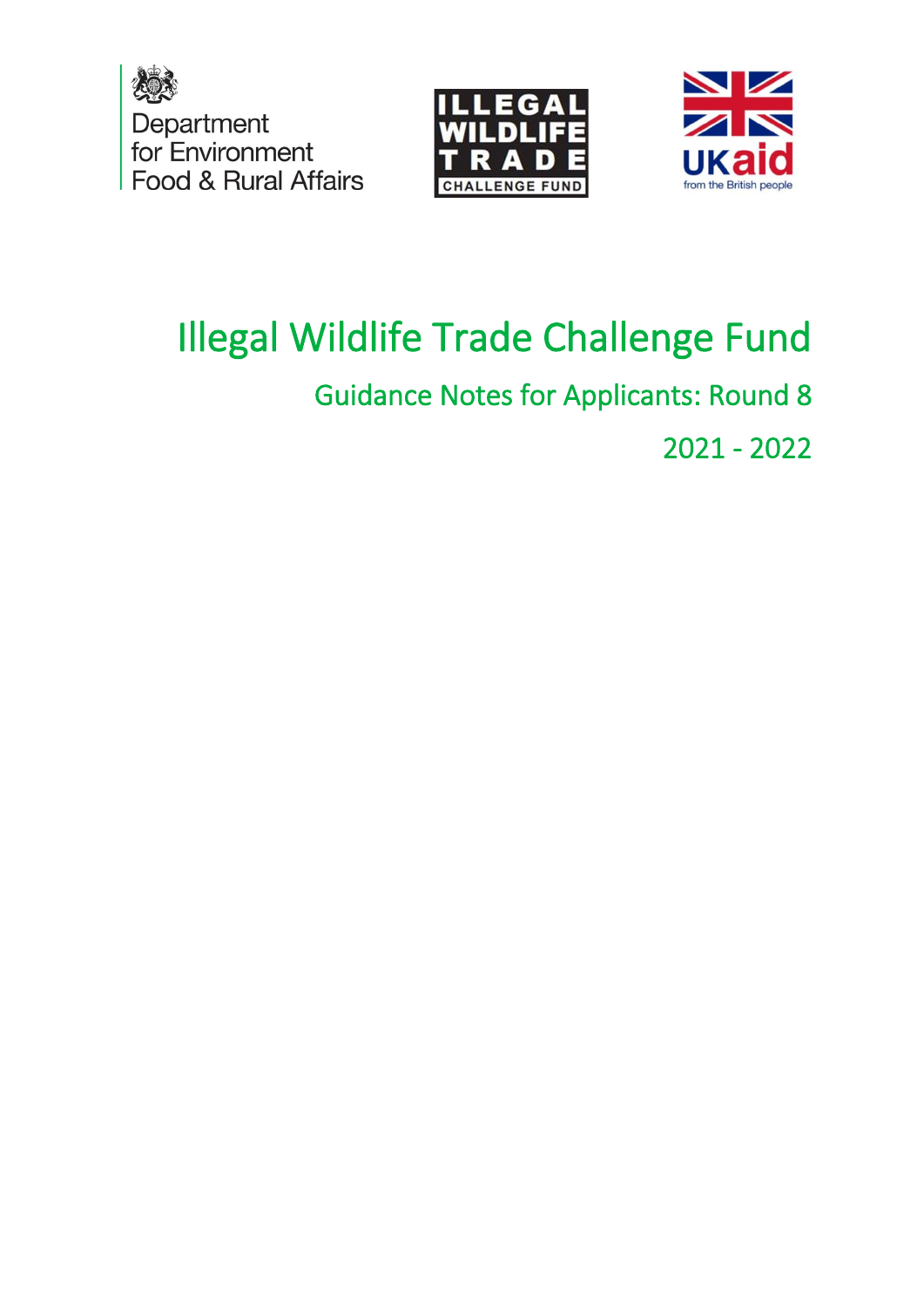These guidance notes provide information on:

- what can be funded
- how to apply
- the process used to select projects for funding

Applicants should also read the Finance Guidance, which explains:

- what budgetary information you need in your application
- how the payments will be made if your application is successful, and how you should manage your budget
- when reporting is due and how it is linked to payments

Applications are made through the online application portal **Flexi-Grant** at ltsi.flexigrant.com

All guidance is available via the Flexi-Grant portal, and replicated on the Challenge Fund website below.

Applications are administered independently by NIRAS-LTS International.

Please read all the available guidance including the separate Finance Guidance before requesting additional assistance, as these provide answers to most queries.

**Further resources and templates** to support your application are available on th[e Forms and](https://iwt.challengefund.org.uk/)  [Guidance Portal,](https://iwt.challengefund.org.uk/) including:

Application Forms (for drafting purposes) Application Templates Flexi-Grant User Guide Claim Forms

Change Request Forms Terms and Conditions Reporting Forms Project Database

If you can't find the answer, please contact the IWT Challenge Fund Administration Team:

#### Illegal Wildlife Trade Challenge Fund

https://iwt.challengefund.org.uk/ [iwt-fund@ltsi.co.uk](mailto:iwt-fund@ltsi.co.uk) +44 (0) 131 440 5506

For queries specific to using the Flexi-Grant system, email: [flexigrant@ltsi.co.uk](mailto:flexigrant@ltsi.co.uk)

c/o NIRAS-LTS International Ltd, Pentlands Science Park, Bush Loan, Penicuik, UK, EH26 0PL



© Crown copyright 2021

You may re-use this information (excluding logos) free of charge in any format or medium, under the terms of the Open Government Licence v.2. To view this licence visit [www.nationalarchives.gov.uk/doc/open](http://www.nationalarchives.gov.uk/doc/open-government-licence/version/2/)[government-licence/version/2/](http://www.nationalarchives.gov.uk/doc/open-government-licence/version/2/) or emai[l PSI@nationalarchives.gsi.gov.uk](mailto:PSI@nationalarchives.gsi.gov.uk)

This publication is available at [www.gov.uk](https://www.gov.uk/)

Any enquiries regarding this publication should be sent to us at **IllegalWildlifeTrade@Defra.gov.uk** 

PB 14683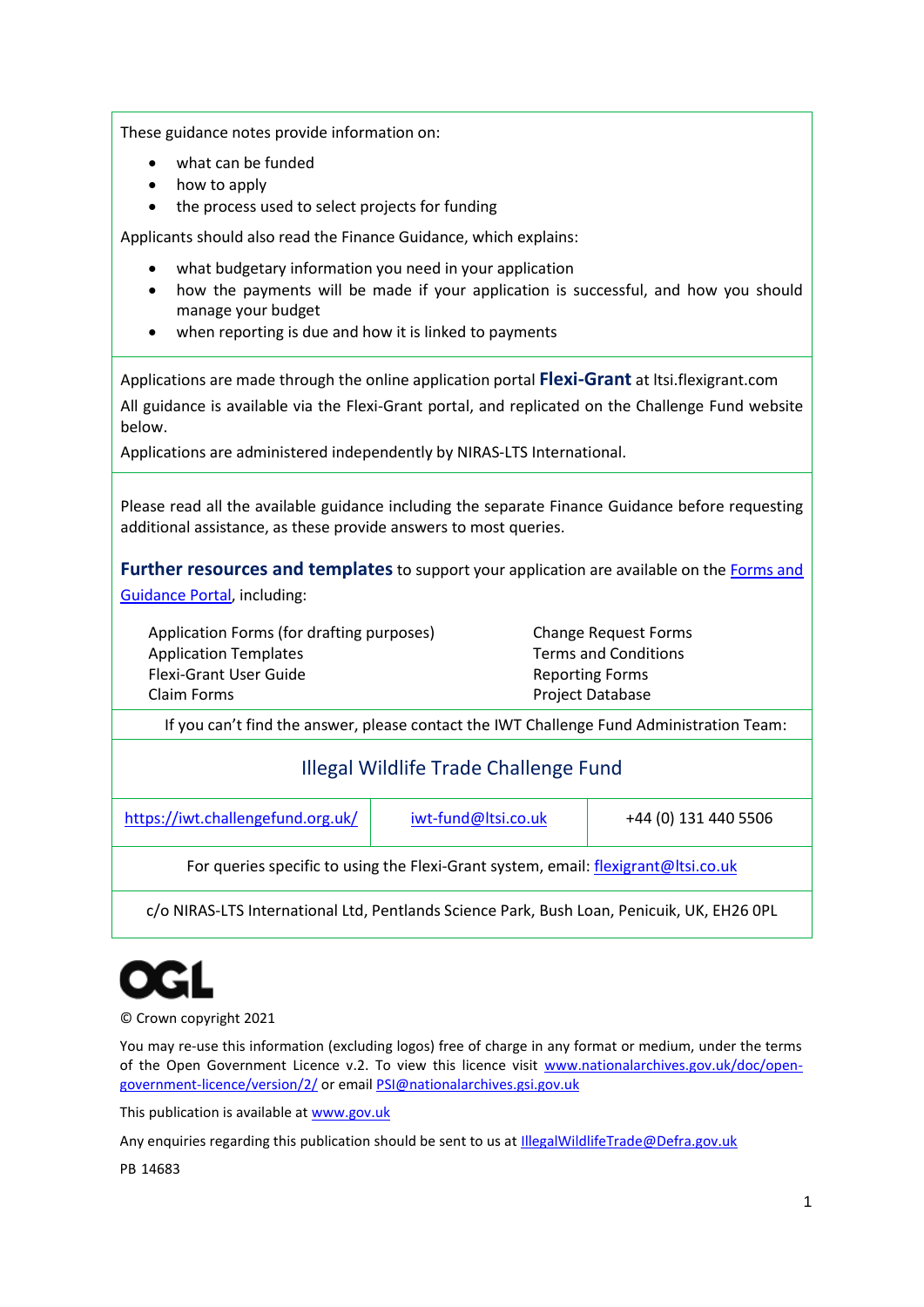# <span id="page-2-0"></span>**Glossary**

| Biodiversity            | The variability among living organisms from all sources including, terrestrial,<br>marine, and other aquatic ecosystems and the ecological complexes of which<br>they are part; this includes diversity within species, between species and of<br>ecosystems.                                                                                                                                                                               |
|-------------------------|---------------------------------------------------------------------------------------------------------------------------------------------------------------------------------------------------------------------------------------------------------------------------------------------------------------------------------------------------------------------------------------------------------------------------------------------|
| Country                 | Normally refers (unless otherwise stated) to any country on the eligible country<br>list (see Annex A), and not countries such as the UK.                                                                                                                                                                                                                                                                                                   |
| Defra                   | The IWT Challenge Fund is a programme of the Department for Environment,<br>Food and Rural Affairs, UK Government.                                                                                                                                                                                                                                                                                                                          |
| <b>Demand Reduction</b> | Interventions aimed at the public desire to consume wildlife products from                                                                                                                                                                                                                                                                                                                                                                  |
|                         | illegal and unsustainable sources.                                                                                                                                                                                                                                                                                                                                                                                                          |
| Evidence                | Ranges in format, quality and relevance and include, documented and<br>undocumented experiences, data, studies, policies, best practices etc. but is<br>particularly valued when it is quality assured, accessible, and applicable.                                                                                                                                                                                                         |
| <b>FCDO</b>             | The IWT Challenge Fund is co-funded with Defra by the Foreign, Commonwealth<br>and Development Office, UK Government.                                                                                                                                                                                                                                                                                                                       |
| Innovation              | New and creative ideas and their application to meet new requirements,<br>unarticulated needs, or existing market demand. Innovations are sometimes<br>existing solutions that are introduced or that are adapted to fit into a new<br>context. An innovation is not the same as an invention. Rather, it refers to the<br>practical implementation of a solution to have a meaningful impact in a society<br>and for the environment.      |
| <b>IWT</b>              | All unlawful activities associated with the commercial exploitation and trade of<br>wildlife, including live organisms, their parts or derivatives. Wildlife includes all<br>wild fauna, flora, and fungi. Activities can be in contravention of national or<br>international laws and regulations governing wildlife trade, for example the<br>Convention on International Trade in Endangered Species of Wild Fauna and<br>Flora (CITES). |
| <b>IWTAG</b>            | Illegal Wildlife Trade Advisory Group is a group of independent experts in IWT<br>and poverty reduction that provide strategic advice, assess proposals and<br>makes recommendations to Defra on funding decisions.                                                                                                                                                                                                                         |
| Lead Applicant          | The individual who leads on the submission of the application and supporting<br>materials and will be the project contact point during the application process.                                                                                                                                                                                                                                                                             |
| Lead Partner            | The partner who will administer the grant and coordinate the delivery of the<br>project, accepting the Terms and Conditions of the Grant on behalf of the<br>project.                                                                                                                                                                                                                                                                       |
| Logframe                | Logframes, also known as Results Frameworks, are essential project<br>management tools that record the expected results to evidence the impact of<br>a projects. Logframes are used by the IWT Challenge Fund to support<br>programme and project monitoring, evaluation and learning.                                                                                                                                                      |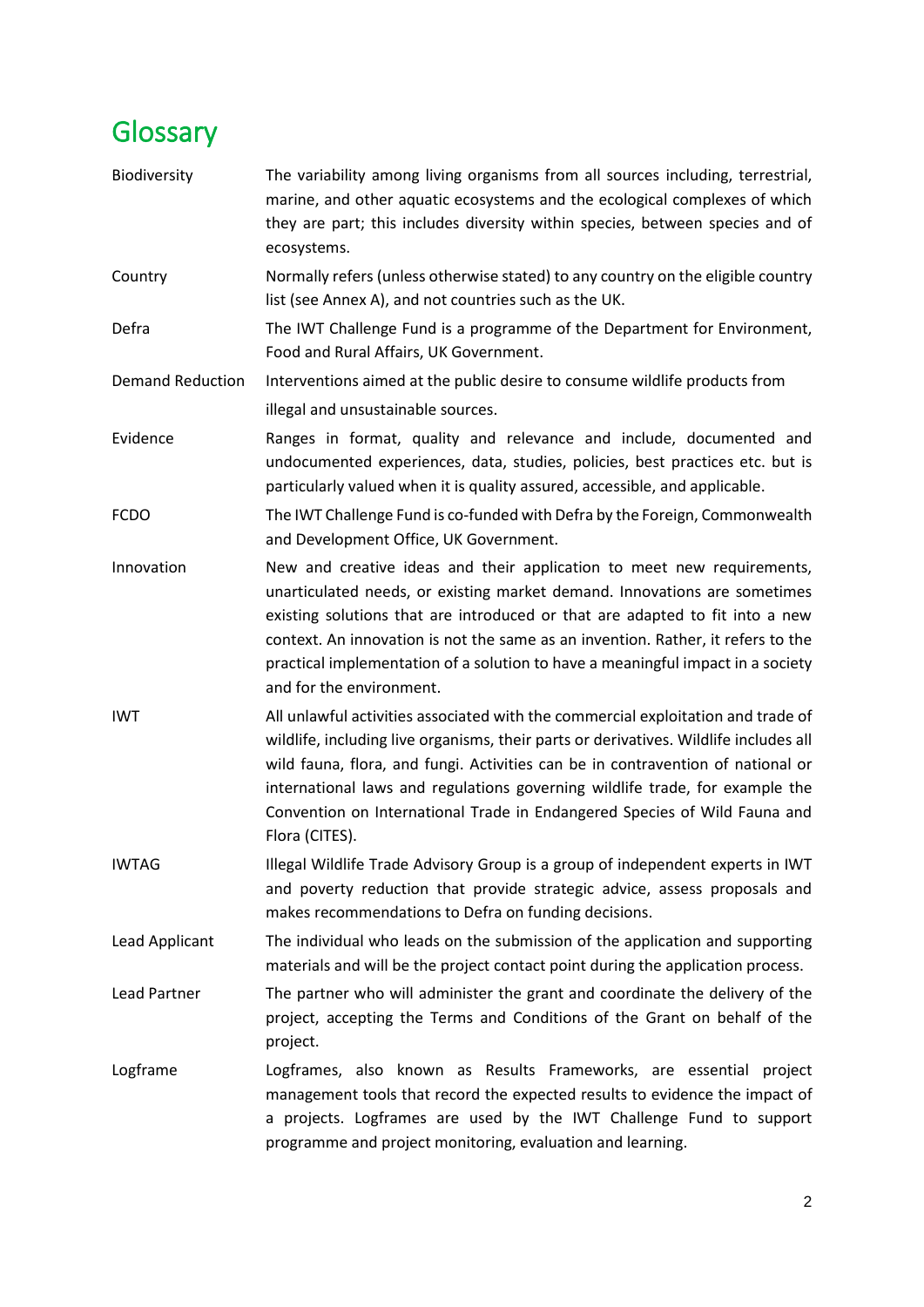- Matched Funding Additional finance that is secured to help meet the total cost of the project, including public and private sources, as well as quantified in-kind contributions.
- Fund Administrator Oversees the administration of IWT Challenge fund on behalf of Defra, and first point of contact for projects and applicants. The current fund administrator is NIRAS-LTS.
- ODA Official Development Assistance commonly known as overseas aid is when support, expertise or finance is supplied by one government to help the people of another country via activities that promote economic development and welfare as a main objective.
- Partner(s) Have a formal governance role in the project, and a formal relationship with the project that may involve staff costs and/or budget management responsibilities.
- Poverty **Poverty** is multi-dimensional and not solely about a lack of money; encompassing a range of issues to fulfil basic needs and better one's life with dignity.
- Project Leader The individual with the necessary authority, capability and capacity, and a full understanding of their role and associated obligations to take responsibility for delivering value for money, managing risk and financial controls whilst fulfilling the terms and conditions of the grant.
- Scale The ability to take a proven approach to deliver greater impact either through accessing larger funds; through wider stakeholder uptake; adoption within other mechanisms or implementation in other locations.
- Stakeholder **Are consulted, engaged and/or participate in project activities as they have an** interest or concern in the project and its impact. They can also be partners, but if not, they would not have a budget management, or a formal governance role, within the project.
- Value for Money Good value for money is the optimal use of resources to achieve the intended outcomes. Value for money is not about achieving the lowest price.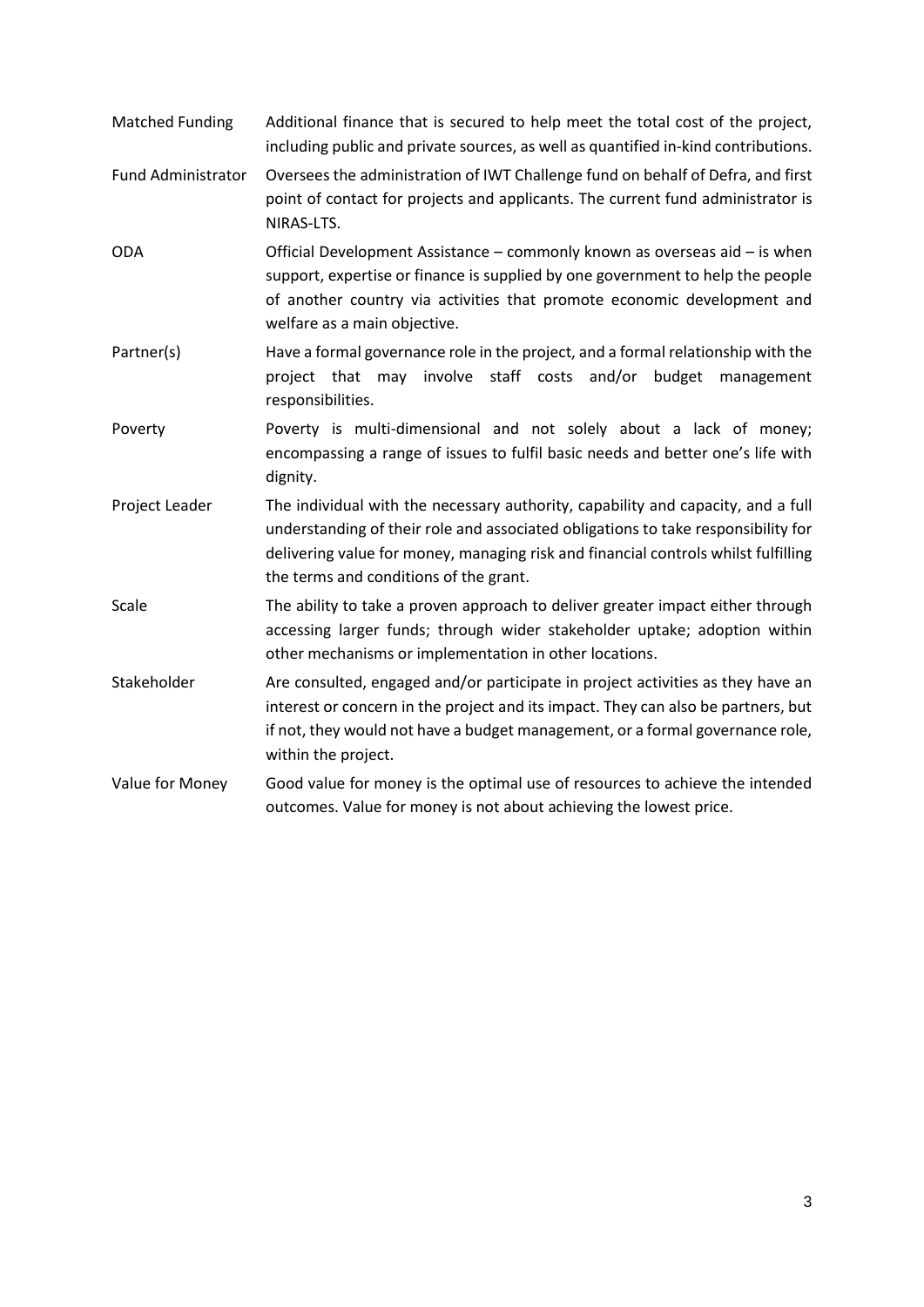#### **Contents**

|          | 1        |                                                                     |  |  |  |
|----------|----------|---------------------------------------------------------------------|--|--|--|
| 2        |          | What kind of projects can be supported by the IWT Challenge Fund? 6 |  |  |  |
|          | 2.1      |                                                                     |  |  |  |
|          | 2.2      |                                                                     |  |  |  |
|          | 2.3      |                                                                     |  |  |  |
|          | 2.4      |                                                                     |  |  |  |
|          | 2.5      |                                                                     |  |  |  |
| 3        |          |                                                                     |  |  |  |
|          | 3.1      |                                                                     |  |  |  |
|          | 3.2      |                                                                     |  |  |  |
|          | 3.3      |                                                                     |  |  |  |
|          | 3.4      |                                                                     |  |  |  |
|          | 3.5      |                                                                     |  |  |  |
|          | 3.6      |                                                                     |  |  |  |
|          | 3.7      |                                                                     |  |  |  |
|          | 3.8      |                                                                     |  |  |  |
|          | 3.9      |                                                                     |  |  |  |
|          | 3.10     |                                                                     |  |  |  |
|          | 3.11     |                                                                     |  |  |  |
| 4        |          |                                                                     |  |  |  |
|          | 4.1      |                                                                     |  |  |  |
|          | 4.2      |                                                                     |  |  |  |
|          | 4.3      |                                                                     |  |  |  |
| 5        |          |                                                                     |  |  |  |
|          | 5.1      |                                                                     |  |  |  |
|          | 5.2      |                                                                     |  |  |  |
|          | 5.3      |                                                                     |  |  |  |
|          | Annex A. |                                                                     |  |  |  |
| Annex B. |          |                                                                     |  |  |  |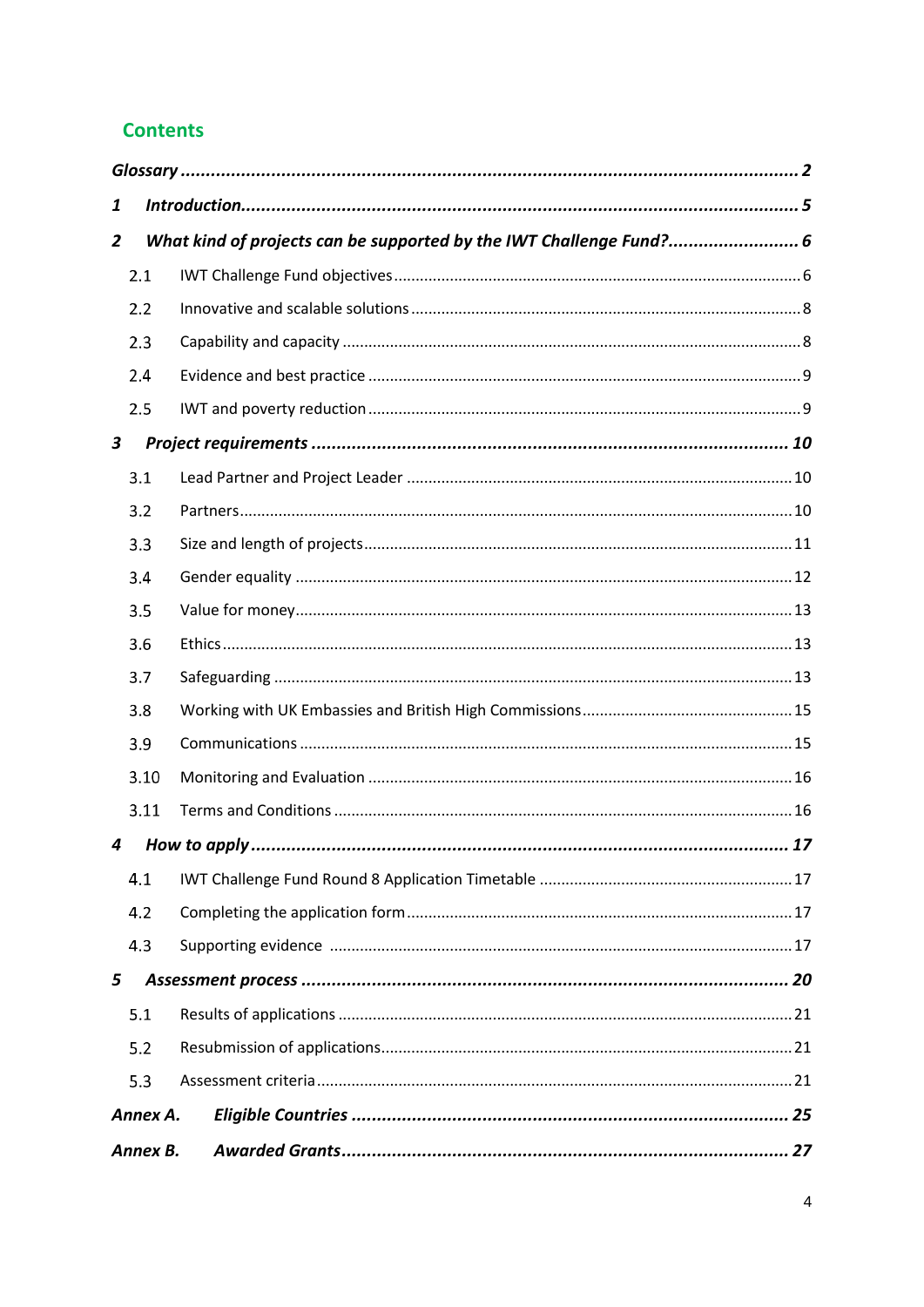# <span id="page-5-0"></span>1 Introduction

**The Illegal wildlife Trade (IWT) is a widespread and lucrative criminal activity causing major environmental and social harm globally.** The IWT has been estimated to be worth up to £17 billion a year<sup>1</sup>. Nearly 6,000 different species of fauna and flora are impacted, with almost every country in the world playing a role in the illicit trade<sup>2</sup>. As well as the devastating consequences for biodiversity and ecosystems, IWT damages local communities, undermines national economies and therefore the development in some of the world's poorest countries.

**The UK is a long-standing and committed global leader in efforts to eradicate the IWT.** This was cemented at the ground-breaking IWT Conference Series, which in London in 2018 secured ambitious commitments from 65 governments across the globe to take urgent, coordinated action. The 25 Year Environment Plan<sup>3</sup> also published in 2018 sets out the UK Government's continued commitment to addressing the issue and providing targeted financial help to developing nations.

**The IWT Challenge Fund is one of Defra's International Biodiversity Funds, co-funded with the FCDO, and underpins UK commitment.** The fund was launched in 2014 and delivers on the UK's IWT Conference Series commitments by supporting projects that tackle IWT in developing countries. It has had significant reach: committing over £34m to 109 projects; working with local communities in over 50 countries across Africa, Asia, Latin America and Europe; protecting a broad range of endangered species, including pangolins, jaguar and orchids, and; addressing some of the most pressing IWT issues.

**The IWT Challenge Fund provides flexible funding to innovative and scalable solutions to drive transformational change.** The IWT is a complex, fast changing and varied problem where traditional approaches that focus on the supply and anti-poaching interventions alone, have so far largely failed to solve. The IWT Challenge Fund sets out to stimulate the development of innovative and unconventional solutions to IWT that are responsive and relevant to local contexts. To really deliver on the impacts we want, successful interventions need to be scaled, facilitating a pipeline of proven projects for other public and private investment to support and deliver global change.

<sup>&</sup>lt;sup>1</sup> UNEP - [INTERPOL \(2016\).](https://www.unep.org/resources/report/rise-environmental-crime-growing-threat-natural-resources-peace-development-and) This estimate refers to the predicted value of the illegal trade in CITES listed species (\$7-23bn). If you include the value of the illegal fishing (value of catch) and illegal timber trade, the estimate climbs to c.\$170-200bn. Furthermore, if you include the ecosystem service values associated with these activities, the illegal logging, fishing, and wildlife trade has an estimated full global economic value of about \$1 trillion to \$2 trillion per year [\(World Bank, 2019\)](https://thedocs.worldbank.org/en/doc/482771571323560234-0120022019/original/WBGReport1017Digital.pdf).

<sup>2</sup> [UNODC \(2020\)](https://www.unodc.org/unodc/en/data-and-analysis/wildlife.html)

<sup>3</sup> <https://www.gov.uk/government/publications/25-year-environment-plan>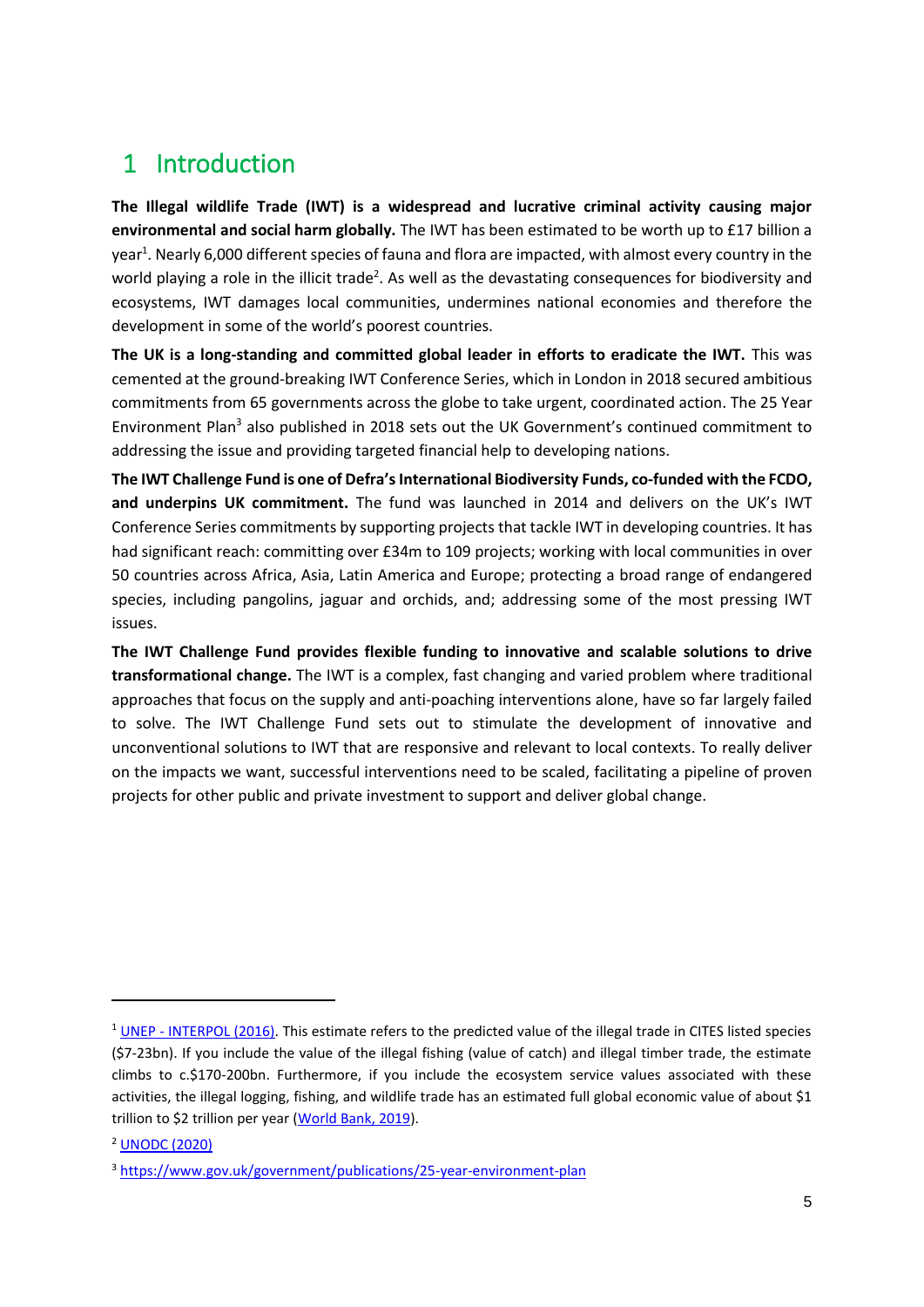# <span id="page-6-0"></span>2 What kind of projects can be supported by the IWT Challenge Fund?

#### <span id="page-6-1"></span>2.1 IWT Challenge Fund objectives

The intended **impact** of the IWT Challenge Fund is to *provide innovative and scalable solutions to reduce pressure on wildlife from illegal trade and, in doing so, reduce poverty in developing countries.*

#### 2.1.1 Thematic focus

Proposals must align to one or more of the four project themes – listed below – which align with the pillars of action agreed and reconfirmed by global leaders at the IWT Conference Series. Figure 1. suggests areas under each pillar where the IWT Challenge Fund can advance global efforts and drive innovation.

- **1. Reducing demand for IWT products**
- **2. Ensuring effective legal frameworks and deterrents**
- **3. Strengthening law enforcement**
- **4. Developing sustainable livelihoods to benefit people directly affected by IWT**

At each funding round, priority areas will be identified that are considered key opportunities for the IWT Challenge Fund to advance global efforts. For Round 8, we would particularly like to see projects which address the theme *Reducing demand for IWT products* and will seek to prioritise these areas as part of the assessment process.

Applicants are free to propose projects more widely across the themes providing they are innovative, urgent, or very high impact. All applications will be considered alongside the technical and impact assessment when identifying projects selected for funding (see Section 5 for further detail).

#### 2.1.2 Species focus

IWT Challenge Fund support is available to projects that relate to **any species of fauna, flora and fungi impacted by IWT**.

#### 2.1.3 Geographical focus

Proposals should work in **sub–Saharan Africa, East and South East Asia and Latin America** and meet ODA eligibility requirements listed in Annex A.

#### 2.1.4 High quality applications

Applications should propose ideas that test, or scale approaches aligned to one or more of the project themes. Applications should be able to **enhance the capability and capacity** of key stakeholders, **develop evidence of impact** (or potential impact if scaled) and **contribute to best practice** for supporting successful IWT interventions and deliver **simultaneous gains in tackling IWT and poverty reduction**. These aspects of an IWT Challenge Fund application are discussed in further detail below.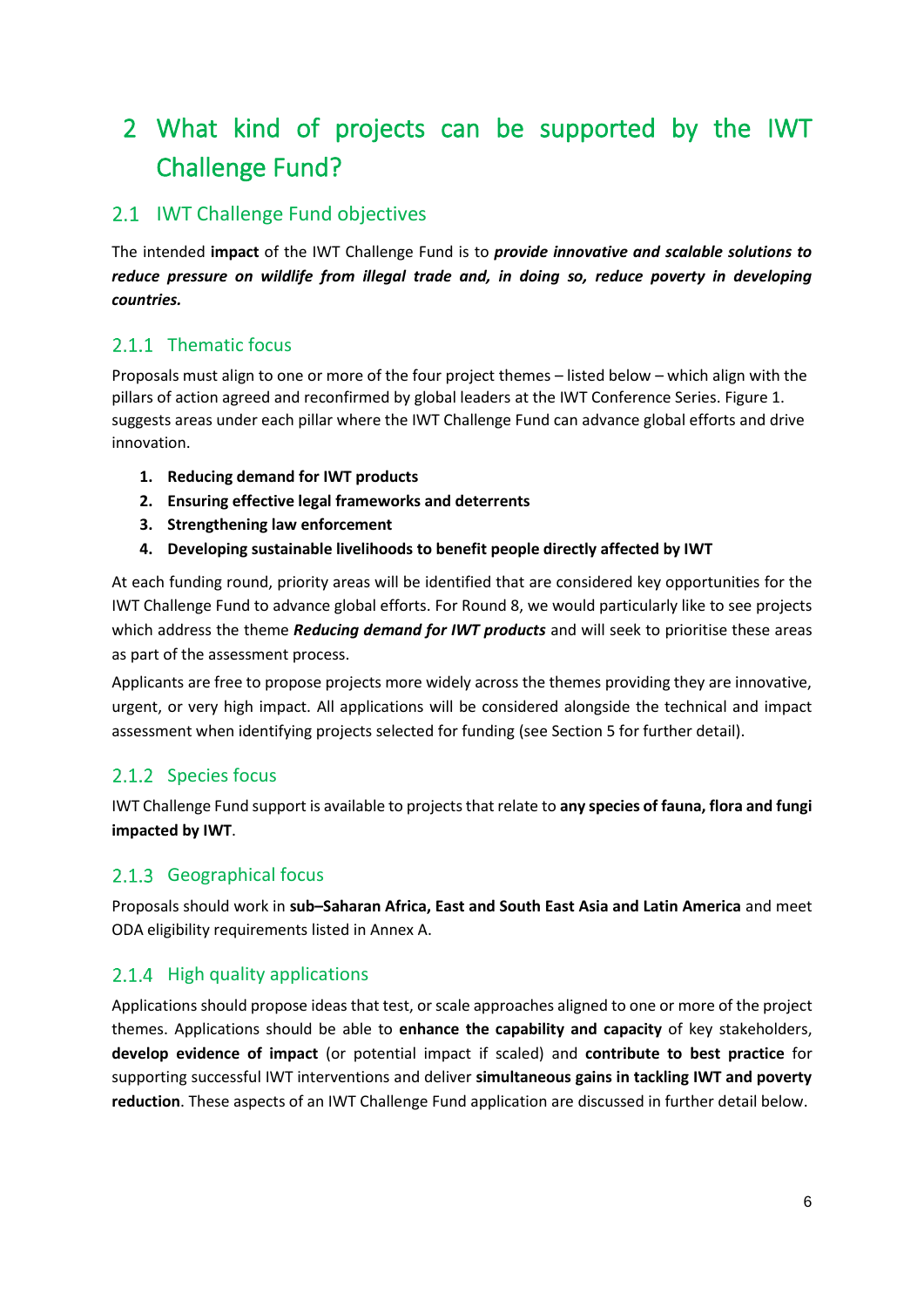**Figure 1.** Thematic, species and geographic focus areas for IWT Challenge Fund projects. For Round 8, we will be prioritising projects which address the theme *Reducing demand for IWT products.*



Any species of fauna, flora and fungi impacted by IWT

Sub Saharan Africa, East and South East Asia region, and Latin America

7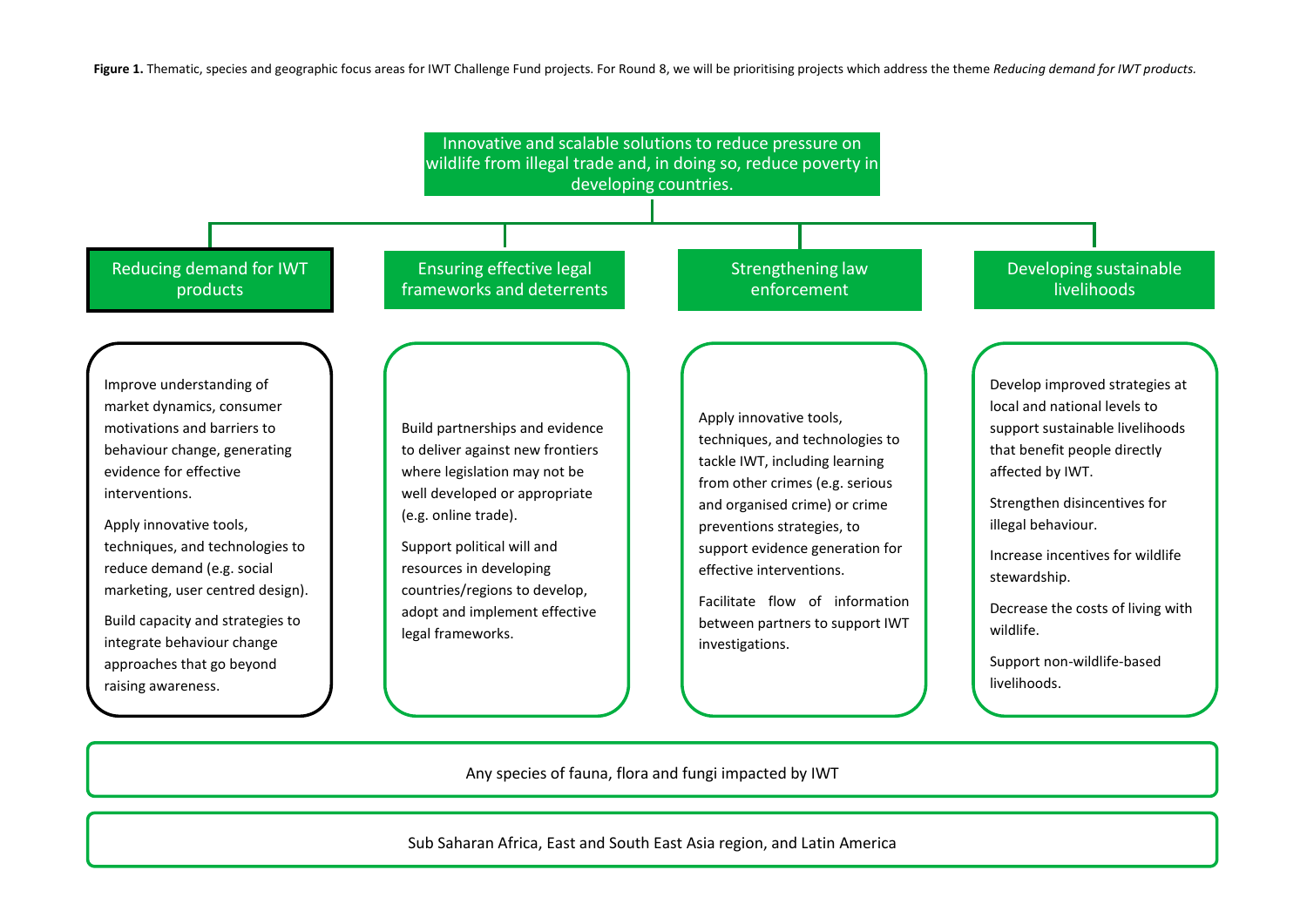#### <span id="page-8-0"></span>2.2 Innovative and scalable solutions

#### **Innovative and scalable solutions are needed to help drive transformational change in global efforts to tackle IWT and, in doing so, reduce poverty.**

The IWT Challenge Fund is particularly interested in supporting projectsthat test and pilot ideas, which if proven successful within the lifetime of the project, can be scaled to deliver greater impact either through larger grants; embedding in policies and practices of key institutions; or adopted in other locations.

The application form asks applicants to set out their stage of development, and potential and vision for how to scale their work either during or post-project (see Box 1. Types of scaling approaches).

#### **Projects which deliver new and innovative solutions or insights to IWT that have the potential to be scaled are more likely to receive funding under the IWT Challenge Fund.**

Projects, including those funded under previous IWT Challenge Fund Rounds, that have demonstrated success can apply for funding to further scale interventions under the IWT Challenge Fund.

Box 1. Types of scaling approaches

- **Landscape scaling:** test an approach and then apply it more broadly at the landscape/seascape level.
- **Replication scaling:** test an approach and apply it in another geography.
- **Systems change scaling:** support system changes (e.g. legislation, technology) that have impacts beyond their original scale.
- **Capacitation scaling:** leaving a legacy of higher capacity to achieve change, e.g. through improving the capacity of organisations, key individuals, or regionally (e.g. geographic clusters of projects, combining to build capacity and momentum).

#### <span id="page-8-1"></span>2.3 Capability and capacity

#### **A significant limiting factor in tackling IWT is often gaps in capability and capacity.**

Human and technical capacity, poor infrastructure, limited collaboration, and a lack of suitable equipment can all hinder efforts to tackle IWT across the illegal supply chain, especially in developing countries where resources may be scarce. Enhancing the capability and capacity of incountry stakeholders, including local communities, national organisations, and the private sector, is key to creating sustained impact after projects are complete.

Capability and capacity can be supported through a wide range of activities and structures including but not limited to structured training, work placements, mentoring, improved infrastructure, technology and equipment and partnership working. Multi-sectoral partnerships in particular are needed to share knowledge and experience and develop effective and sustainable solutions to IWT. This includes working with local communities, the private sector (whose infrastructure and processes are used to facilitate illegal trade, such as the transport, technology and financial sectors), NGOs, academia and government.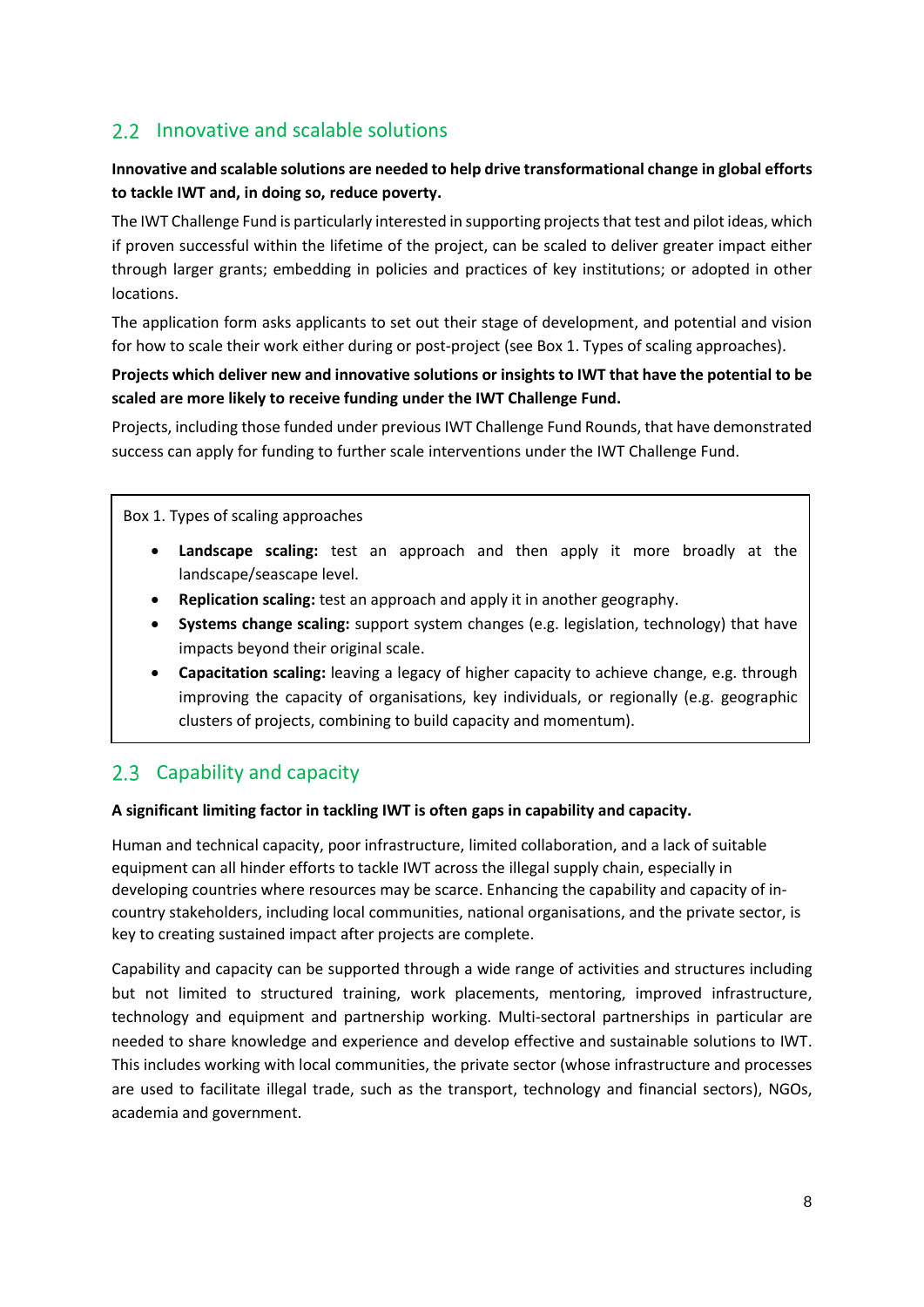**All IWT Challenge Fund projects are expected to include activities, structures and/or partnerships that will enhance the capability and capacity of key stakeholders during their lifetime. The approach adopted is for the project team to formulate and justify in the application.**

#### <span id="page-9-0"></span>2.4 Evidence and best practice

#### **Due to the clandestine and complex nature of IWT, significant evidence gaps exist around the scale, impact, and appropriate responses**.

Improving the development and use of evidence and best practice is essential to supporting more effective design and implementation of interventions and global strategies to combat IWT, while also making better use of limited resources.

In the context of the IWT Challenge Fund, we are prioritising improvements in the quality, accessibility and use of evidence during project design, monitoring, evaluation and learning. This will support the development of best practice to inform decisions on the design and implementation of successful interventions within the IWT Challenge Fund so we can contribute to the ambitious target set to halt biodiversity lost by 2030.

**All IWT Challenge Fund projects should be based on the best available evidence and scientific theory; have a robust monitoring and evaluation framework to demonstrate impact and value for money; be able to demonstrate how they are going to promote learning and support best practice, including through the open access of project outputs.**

Further guidance is provided under Section 3.9.1 Open access policy and data sharing and the accompanying Monitoring, Evaluation and Learning Guidance.

#### <span id="page-9-1"></span>2.5 IWT and poverty reduction

**The IWT exacerbates poverty and undermines sustainable development in some of the world's poorest countries.**

**All IWT Challenge Fund projects must support poverty reduction in developing countries.** Projects should look systematically at the relationship between poverty and IWT. Project designs should explicitly consider how planned project activities to reduce IWT relate to poverty or to the efforts of people and/or states to alleviate poverty.

Poverty is multi-dimensional and not solely about a lack of money. It encompasses a range of diverse issues that are required to fulfil basic needs and better one's life with dignity. There are, therefore, many different ways in which a project can support poverty reduction, and approaches will differ from project to project (see: Box 2 Ways in which IWT Challenge Fund projects can contribute to poverty reduction).

**Applications should state how a project's activities will support poverty reduction, including clearly identified beneficiaries. The anticipated impact on poverty should be reflected in the logframe, see the Monitoring, Evaluation and Learning Guidance for further details.**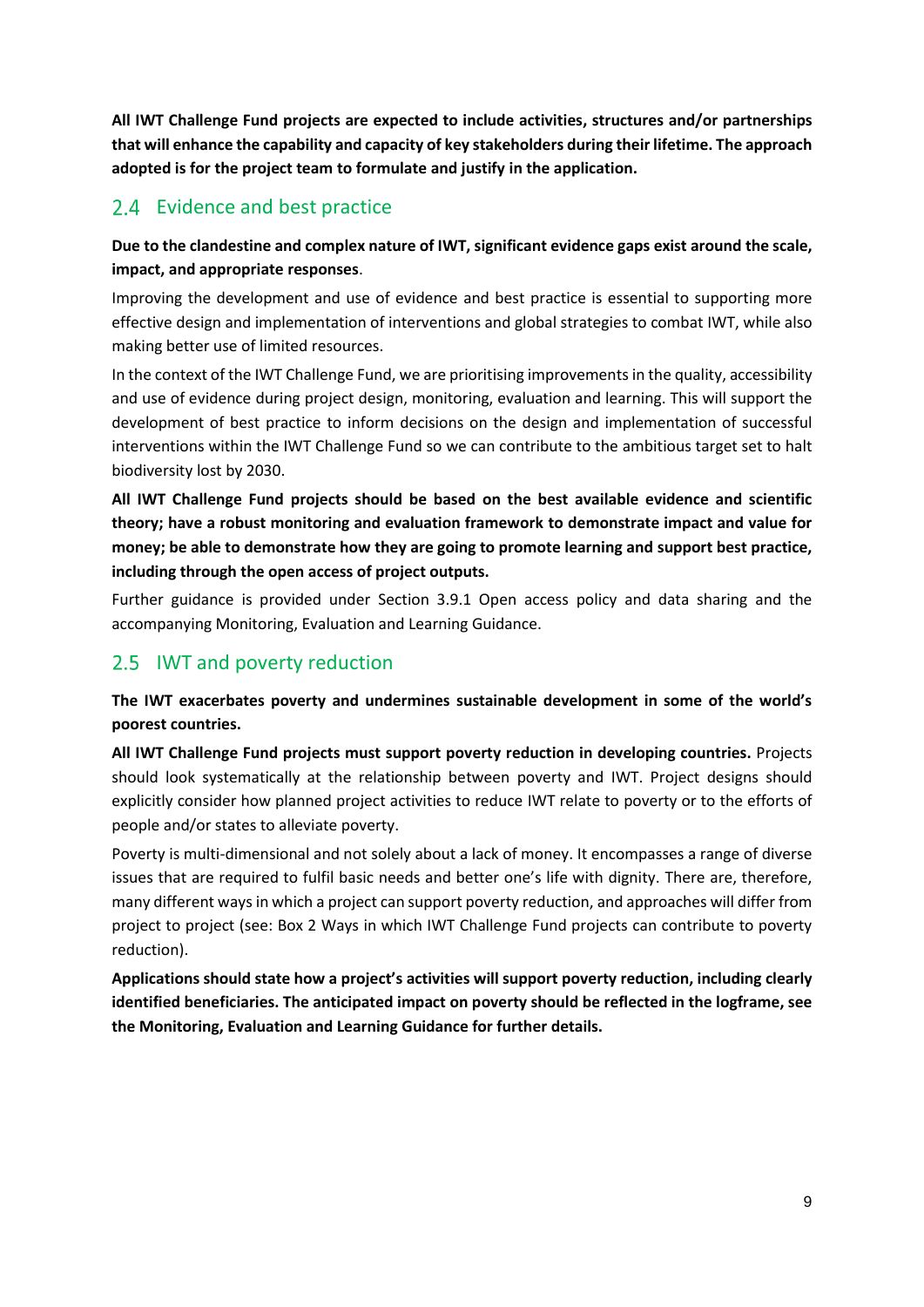#### **Box 2: Ways in which IWT Challenge Fund projects can contribute to poverty reduction**

- **Directly** e.g. through activities that help secure increased income for local communities, and therefore reduce the need to generate income through poaching, or through providing access to important assets for local communities whilst helping them to tackle IWT.
- **Indirectly** e.g. through safeguarding traditional rights and cultural values, increasing the voice of marginalised communities, increasing equality within communities, improved security through capacity building of local enforcement agencies.
- **Through practice orientated research** e.g. activities that expand the knowledge base on IWT and poverty.

A recent information note for Darwin Initiative – the IWT Challenge Fund's sister scheme - [Poverty and the Darwin Initiative,](https://www.darwininitiative.org.uk/publications/information-notes-and-reviews) might help you understand the multiple dimensions of poverty and how biodiversity projects can meaningfully contribute to economic development and welfare of people in developing countries.

If your project is focused on **demand reduction**, projects should clearly demonstrate all links to poverty reduction, including indirect, for example, showing how reducing demand can protect species at source thereby retaining local communities' ability to benefit from sustainable use where appropriate and reducing resource pressure on source governments from enforcement activities.

## <span id="page-10-0"></span>3 Project requirements

#### <span id="page-10-1"></span>3.1 Lead Partner and Project Leader

**Applications must be made by the Lead Partner**, an organisation (not an individual) that agreesto the Terms and Conditions including managing the grant, its finances, reporting and governance.

**Lead Partners can be based anywhere, and we strongly encourage projects to have in-country Lead Partners.**

The **maximum annual value of funds** requested should not exceed 25% of the Lead Partner's average annual turnover/income for the previous 3 years.

There is no limit on the number of applications a Lead Partner may submit, but we would encourage internal co-ordination to ensure all submissions are competitive; Defra may consider the number of applications from a partner as part of their decision-making process.

The **Project Leader** is an individual, representing the Lead Partner, with the necessary **authority, capability and capacity,** and a full understanding of their role and associated obligations to take **responsibility** for delivering value for money, managing risk and financial controls whilst fulfilling the terms and conditions of the grant.

#### <span id="page-10-2"></span>3.2 Partners

Partnerships between organisations should align their interests around a common vision, combining their complementary resources, experiences and competencies and sharing risk, so they can maximise impact in terms of scale, quality, sustainability and benefits.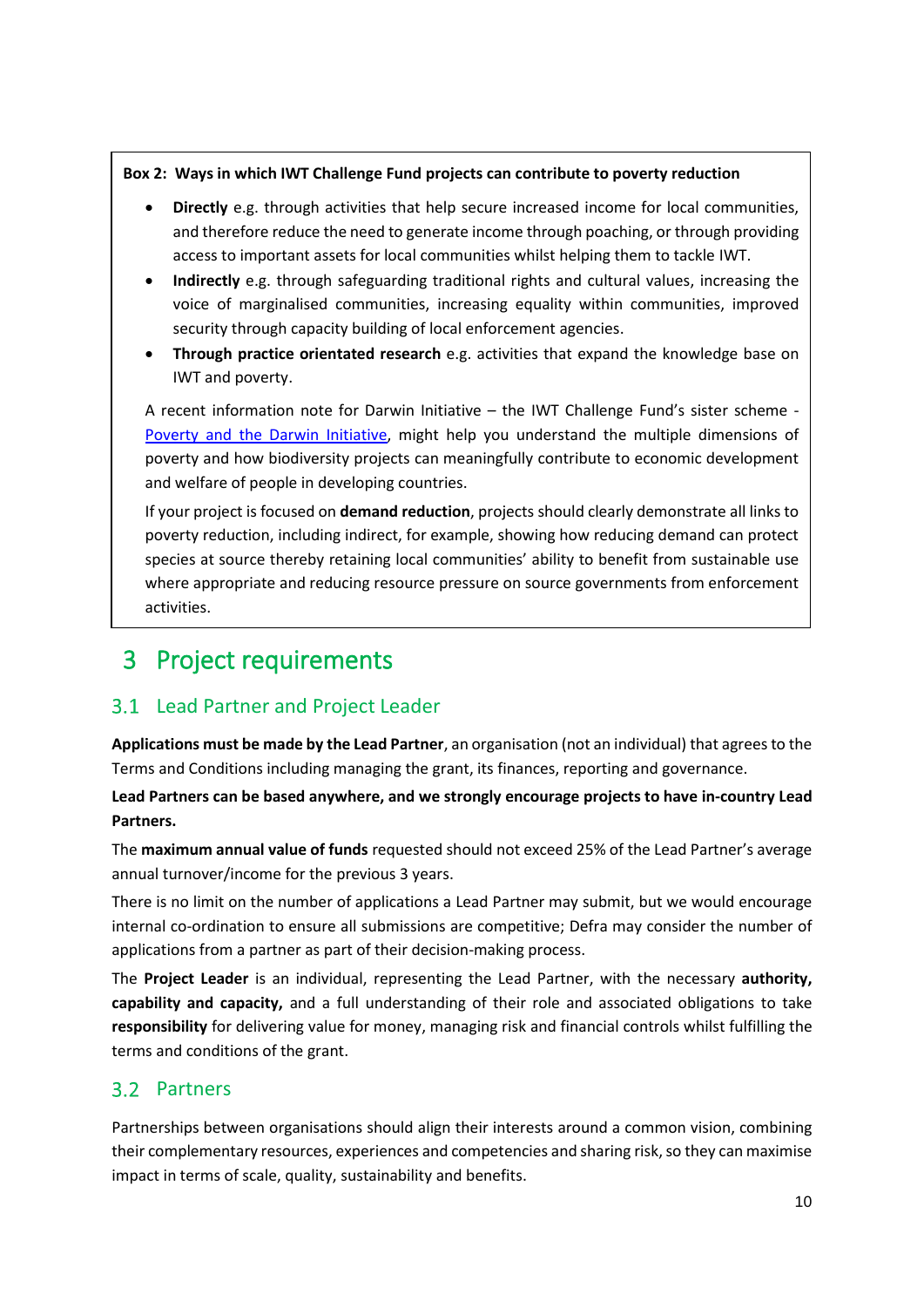**Partners** have a **formal governance role and relationship with the project** that may involve staff costs and/or budget management responsibilities.

In contrast, **Stakeholders** would not have a budget management, or a formal governance role, within the project but are consulted, engaged and participate in project activities.

**All IWT Challenge Fund projects are expected to work with in-country partners and build in meaningful and early engagement with in-country stakeholders.**

#### <span id="page-11-0"></span>3.3 Size and length of projects

We are expanding the eligibility criteria for both the grant size and length in Round 8 to support projects at different stages in their development on their pathway to scale. These project stages, categorised as Evidence, Main and Extra, may in the future form more distinct elements of the IWT Challenge Fund.

The guidance below sets out the anticipated IWT Challenge Fund grant size for each project stage along with the supporting evidence required in applications.

- **Evidence** Projects between £20,000 and £100,000 Projects which gather evidence to design an intervention. Applications should describe how the improved evidence base will be used to design an intervention and provide evidence for the problem the intervention will address and the gap it fills in existing approaches. Projects may include, for example, market research to design and baseline demand reduction interventions. Applicants are encouraged to develop evidence projects into full interventions as part of follow-on applications to the IWT Challenge Fund.
- **Main** Projects between £100,000 and £600,000 Projects which test new and innovative interventions to provide proof of concept at a smaller scale. Applications should provide evidence for the problem the intervention addresses, the gap it fills in existing approaches, and indicate its potential to be scaled in a real-world setting.
- **Extra** Projects between £600,000 and £1.5 million Projects which have already demonstrated success at a smaller scale and can be scaled. Applications should provide evidence of the intervention's success at a smaller scale, its potential impact at a larger scale and the political and operational feasibility to scale. Competition for *Extra* grants is expected to be strong, and we anticipate making only a limited number of grants of this size.

For Round 8, all projects should:

- Plan to start on or after 1 July 2022, and
- Ensure budget commitments end by 31 March 2026 at the latest.

A project's **value for money** in terms of its expected impact relative to cost (see Finance Guidance), is a more important consideration than its absolute size and length. Each project should have a realistic, and not an overly ambitious, budget and timeframe. All projects will have to meet financial and reporting requirements, therefore the costs of meeting these should be factored into proposals. For example, an evidence project that lasts longer than two years is unlikely to represent good value for money because of the high transactional costs involved with its delivery relative to the IWT Challenge Fund grant size.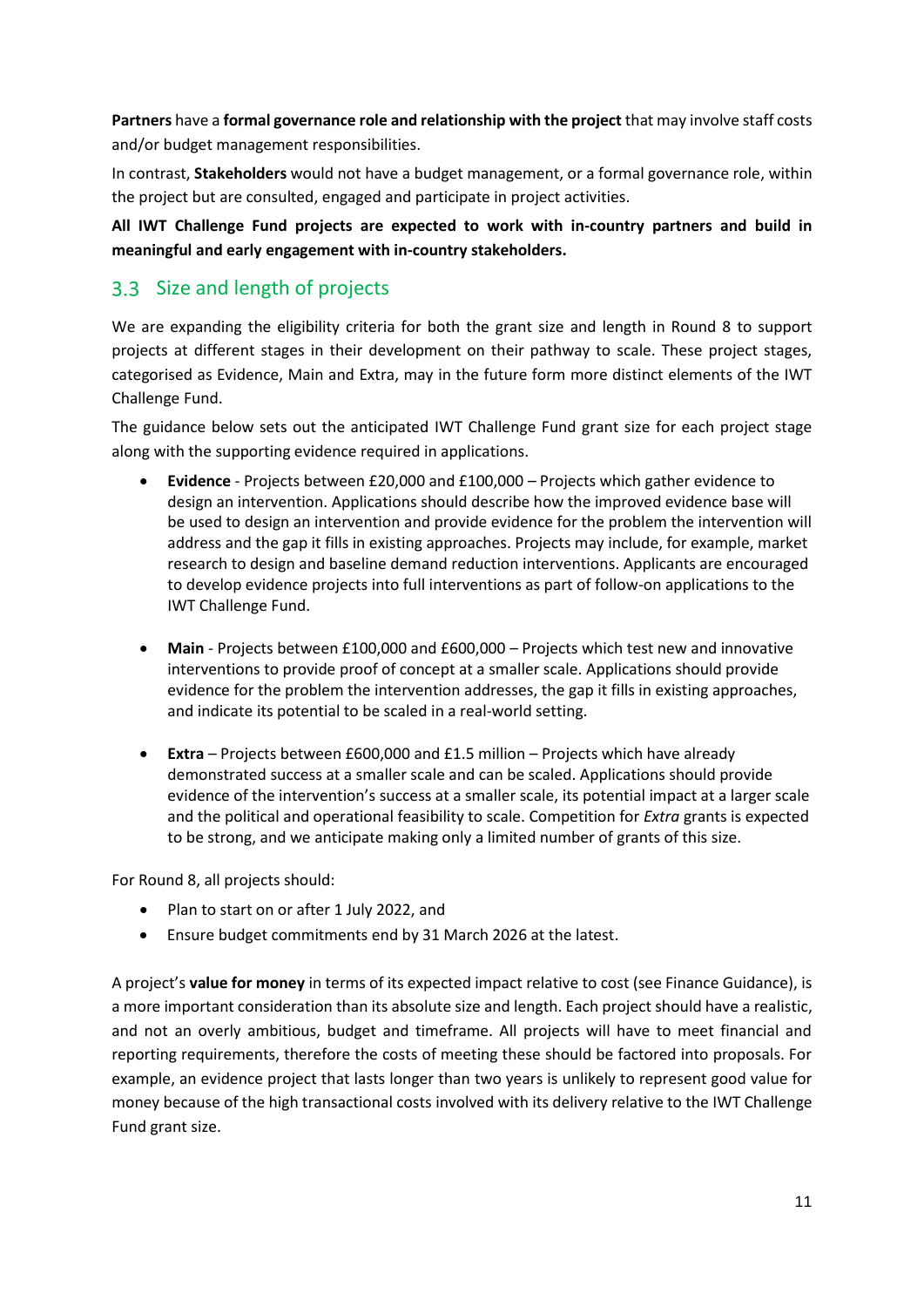#### <span id="page-12-0"></span>3.4 Gender equality

Evidence from the *Ecosystem Services for Poverty Alleviation* [\(www.espa.ac.uk\)](http://www.espa.ac.uk/) programme demonstrates that **women and men use resources differently**. For example, due to gender differences in roles and responsibilities, women in rural communities are often the main collectors of wild plant food and firewood, with men focusing on timber, wild meat, and control access rights and tenure due to patriarchal structures. As a result, women and men develop knowledge about different species, their uses and their management.

To shape and inform all biodiversity conservation and poverty reduction actions, it is **vital to understand** gender-differentiated biodiversity practices, gendered knowledge acquisition and usage, as well as gender inequalities in control over resources.

**All projects must consider how they will contribute to reducing inequality between genders, with activities is expected to generate net benefits for women and children.** If this is not the case for your project, you will need to set out why in your application including how you will ensure that your project will not intentionally or unintentionally increase inequality.

The approach taken to **Gender Equality** will be assessed at the proposal stage, with projects able to demonstrate a strong **understanding of gender**, with gender **integrated throughout their design** are likely to **score more highly**.

All projects are expected to report **indicators disaggregated by gender**. If you cannot the application will need to explain why not.

Some questions to consider early on:

- What are the prevailing gender norms in the host country in relation to division of labour, access and control of resources, and ability to participate in decision making?
- How do these prevailing norms affect the project, in terms of what it can achieve, how will it engage with stakeholders and how it needs to be designed?
- How will the project impact (positively and negatively) girls, boys, women and men in their domestic, economic and community roles and responsibilities and in term of access to and control over assets?
- How will the project provide opportunities for girls, boys, women and men to influence and participate in decision making?
- Does the intervention address underlying barriers that prevent girls and women from accessing opportunities created?
- How will risks and unintended negative consequences be identified, avoided or mitigated against, and monitored?

Girls and women are not a homogenous group, with additional layers of diversity including ethnicity, caste, age, religion, sexuality and disability status that need to be considered. Further resources include:

- Convention on Biological Diversity [Gender in the conservation of protected areas](https://www.cbd.int/doc/pa/tools/Gender%20in%20the%20conservation%20of%20protected%20areas.pdf)
- **IIED [Gender and Biodiversity](https://www.iied.org/gender)**
- Nature [Gender in conservation and climate policy](https://www.nature.com/articles/s41558-019-0448-2.pdf)
- UN Environment Programme [Why gender is important for biodiversity conservation](https://www.unep.org/news-and-stories/story/why-gender-important-biodiversity-conservation)
- WWF [Gender and Conservation](https://wwf.panda.org/our_work/people/people_and_conservation/our_work/gender_and_conservation/#:~:text=Gender%20and%20conservation%20work,about%20the%20environments%20around%20them.)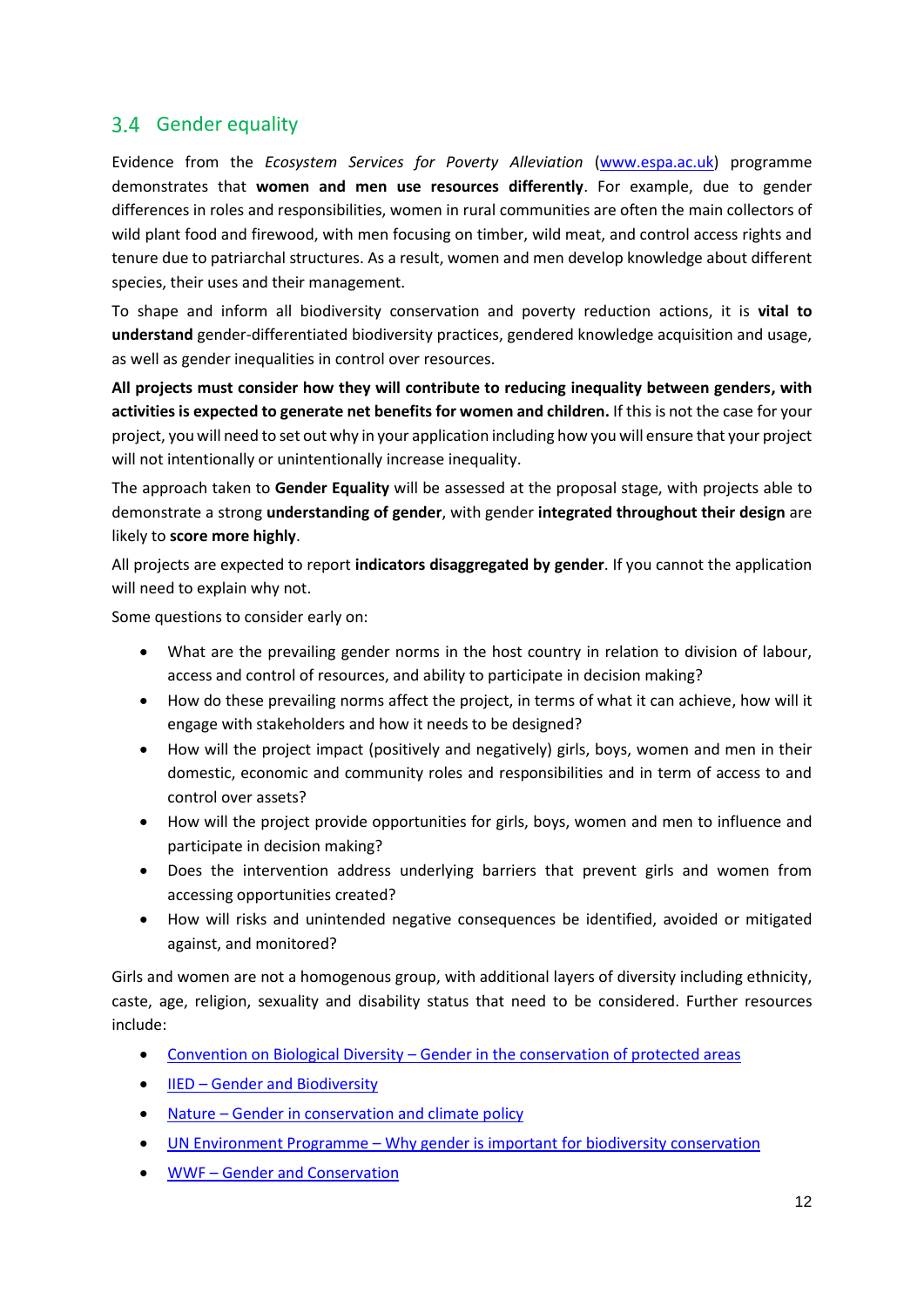#### <span id="page-13-0"></span>3.5 Value for money

**Projects must demonstrate good Value for Money in terms of the scale and legacy of the expected impact relative to cost.**

For further guidance, see Finance Guidance.

**Funded Projects should not significantly cut across or duplicate work, especially that being funded through other environment and development or research programmes.**

Projects should consider evidence from relevant historical and existing initiatives, and reflect this in project design, incorporating lessons learnt, to maximise the chance of success.

Projects must deliver new and additional activity, above and beyond what might otherwise have occurred without the project.

Funding is for distinct projects with a clear end date and specific, measurable results, although they can be an identifiable project within a larger programme if it is made clear in the application.

The IWT Challenge Fund will not fund ongoing organisational running costs.

#### <span id="page-13-1"></span>3.6 Fthics

Projects are expected to meet the **key principles of good ethical practice** and demonstrate this in the application. All projects must:

- meet **all legal and ethical obligations** of all countries involved in the project, including relevant access and benefit sharing legislation pertaining to the utilisation of genetic resources and associated traditional knowledge
- follow **access and benefit sharing best practice** where legislation is incomplete or absent
- include strong **leadership** with key stakeholders and local communities in target location are involved to enhance the incorporation of their perspectives, interests and knowledge, in addressing the wellbeing of those directly impacted by the project.
- recognise the value and importance of **traditional knowledge**, alongside international scientific approaches, and methods
- respect the **rights, privacy, and safety of people** who are impacted directly and indirectly by project activities
- use **Prior Informed Consent** (PIC) principles with communities
- protect the **health and safety** of all project staff
- uphold the **credibility of evidence**, research and other findings
- follow an **institutional ethics review** process

#### **Funding may be frozen or withdrawn in the event that these principles are not met.**

Staff involved in the design or conduct of research should maintain the independence and integrity of the process, including intellectual detachment from personal convictions relating to the topic.

#### <span id="page-13-2"></span>3.7 Safeguarding

#### 3.7.1 Sexual exploitation, abuse and harassment

Defra believes that everyone involved in delivering ODA funded projects, regardless of age, gender identity, disability, sexual orientation or ethnic origin has the right to be protected from all forms of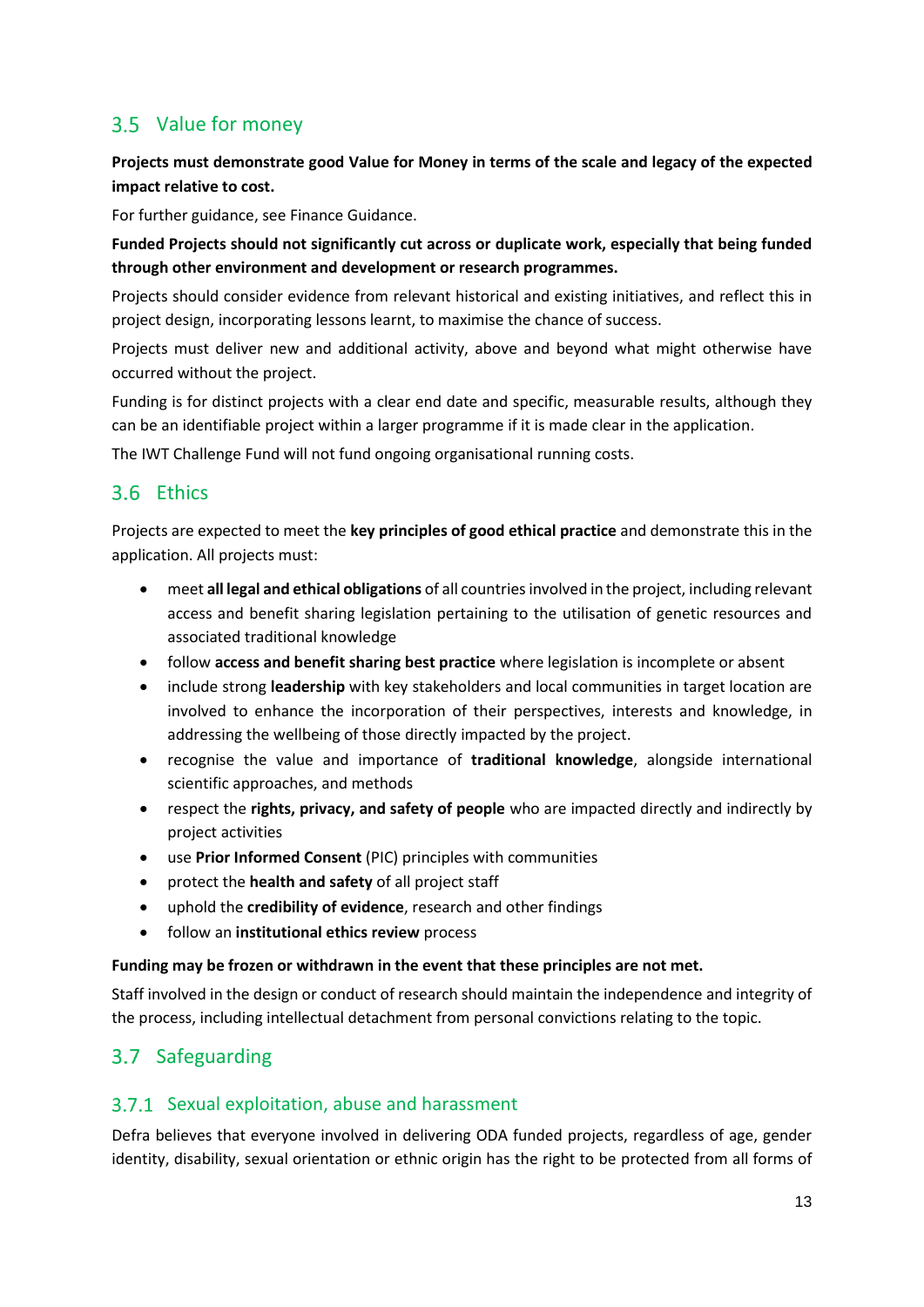harm, abuse, neglect and exploitation. **Defra will not tolerate abuse and/or exploitation by staff or associated personnel involved in Defra-funded ODA projects.**

It is the responsibility of the Lead Partner to have appropriate and proportionate safeguarding policies and procedures in place, to protect not only direct and indirect beneficiaries but also employees and associated personnel of any partners.

Safeguarding can be addressed through the four pillars of **prevent, listen, respond and learn.** In order to receive funding, the lead partner must:

- have a **safeguarding policy**, which includes a statement of your commitment to safeguarding and a zero-tolerance statement on bullying, harassment and sexual exploitation and abuse
- keep a detailed **register of safeguarding issues** raised and how they were dealt with
- have **clear investigation and disciplinary procedures** to use when allegations and complaints are made, and have clear processes in place for when a disclosure is made
- **share your safeguarding policies with downstream partners**
- have a **whistle-blowing policy** which protects whistle blowers from reprisals and includes clear processes for dealing with concerns raised
- have in place a **Code of Conduct** for staff and volunteers that sets out clear expectations of behaviours - inside and outside the workplace - and make clear what will happen in the event of non-compliance or breach of these standards.

#### 3.7.2 Human rights

All UK supported projects must uphold our values and be consistent with our domestic and international human rights obligations. Human rights and International Humanitarian Law risks must be considered by projects prior to funding to ensure projects identify and mitigate risks for example of unlawful arrest or detention or unfair trial. This information will be used to assess the potential impact of any proposed assistance on these risks, as well as on reputational or political risk, prior to the provision of any funding.

You should consider what measures may be taken in order to mitigate any risk that might directly contribute to a violation of human rights and/or International Humanitarian Law.

Further information on the assessment of projects operating in the security and justice sector can be found in [Overseas Security and Justice Assistance \(OSJA\) guidance.](https://assets.publishing.service.gov.uk/government/uploads/system/uploads/attachment_data/file/583304/OSJA_Guidance_2017.pdf)

Further information about the UK Government's approach to Human Rights can be found on GOV.UK: [https://www.gov.uk/government/policies/human-rights-internationally.](https://www.gov.uk/government/policies/human-rights-internationally)

#### Use of Covert Human Intelligence Sources (Informants)

The use of Covert Human Intelligence Sources, commonly known as 'Informants' carries significant risk for the informant and handlers. These risks may extend beyond the control of organisations that use informants, not least in criminal justice proceedings where in some jurisdictions it may not be possible to prevent the disclosure of the identity of sources. Defra therefore discourages the use of informants unless grantees have strong, relevant expertise within the project team, and can clearly demonstrate how you will ensure safe implementation and security of informants and any data collected.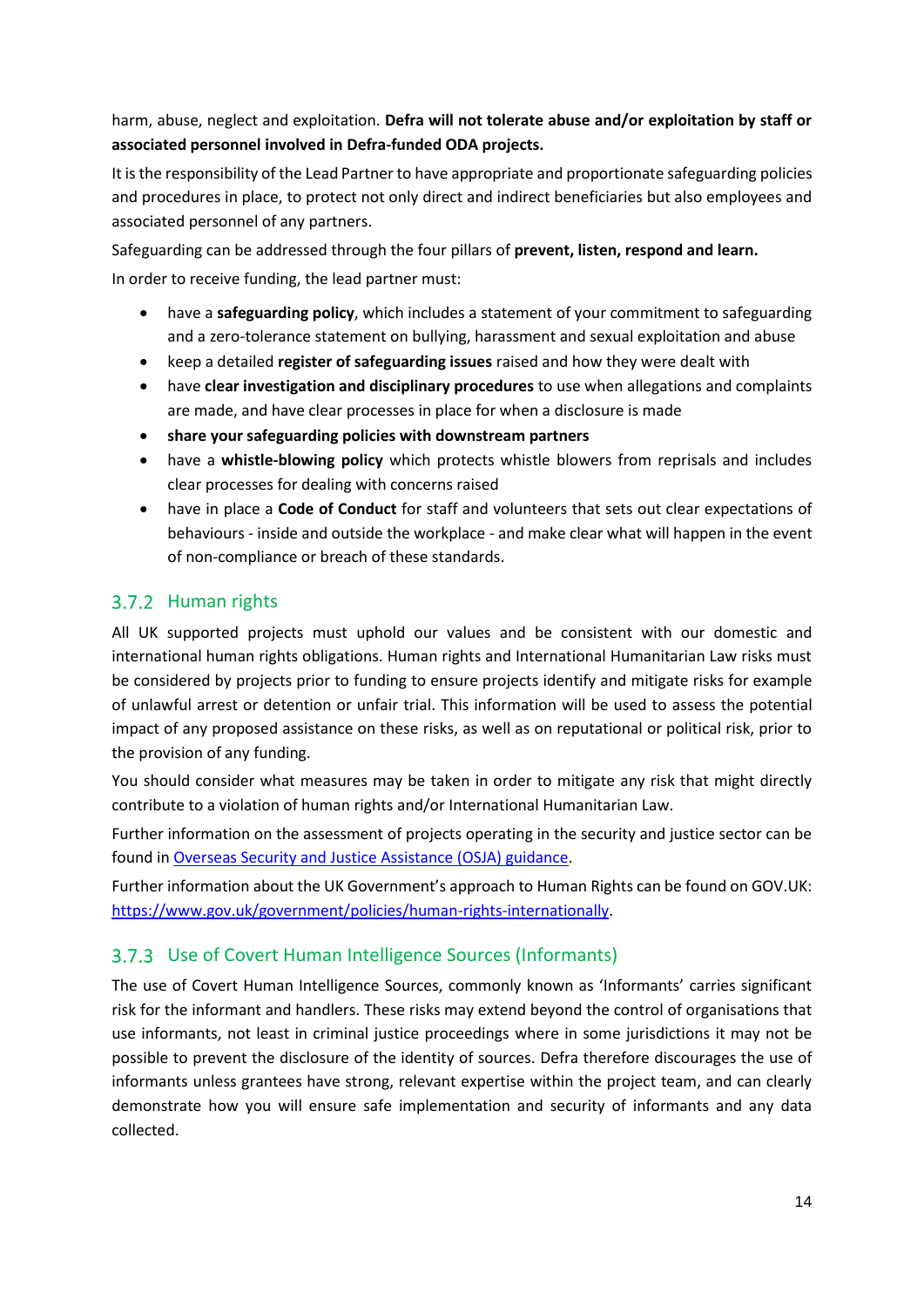#### Use of Undercover Operatives

The use of undercover (UC) operatives and methods is becoming increasingly common in tackling IWT and over-use may lead to security issues for persons and organisations using such tactics. There are also considerations regarding the appropriate and legal gathering of information that may subsequently be used in criminal proceedings. Defra therefore discourages the use of undercover operatives unless grantees have strong, relevant expertise within the project team, and can clearly demonstrate how you will ensure safe deployment of such methods.

#### <span id="page-15-0"></span>Working with UK Embassies and British High Commissions

All applicants are encouraged to make contact with UK Embassies and British High Commissions in the project country; a list of these can be found on GOV.UK:<https://www.gov.uk/world/embassies>

The purpose of this is to ensure that relevant UK Embassies or High Commissions are aware of proposed work, although we recognise that their capacity to support or engage with projects is varied. Applicants will not be penalised if they are unable to submit comments from the Embassy or High Commission alongside their application, provided they have made an attempt to contact them in sufficient time to allow engagement.

All applications will be shared with other UK Government Departments including the FCDO and their views will be taken into account in the assessment process.

If your application is successful, the relevant UK Embassies or High Commissions will be informed and may seek to publicise the award, or be involved in any formal launch, and may wish to develop a relationship with the project during delivery (depending on their resource levels).

A number of countries eligible for the IWT Challenge Fund may present potential security or political challenges. UK-based applicants should consult UK Government's travel advice website: [https://www.gov.uk/foreign-travel-advice.](https://www.gov.uk/foreign-travel-advice) If the organisation leading the project is not based incountry you should consult your Foreign Affairs Ministry for advice before applying.

If you need advice on any security or political sensitivities, or if the UK Embassy or High Commission needs to be aware of sensitivities before making any announcement, please tick the relevant box on the application form.

#### <span id="page-15-1"></span>3.9 Communications

Projects are funded from UK Official Development Assistance (ODA).

So, it is important to be able to clearly communicate how ODA funding is being utilised. At Stage 2 each applicant is asked to provide a very short, plain English summary of their projects and its expected results, which if successful will be used in communication activities. This summary should be written for a non-technical audience with little or no prior knowledge of the issue, and clearly describe the project plan and intended outcome.

During delivery, successful projects will be engaged to support wider communications and awareness raising activities to promote the IWT Challenge Fund and its projects.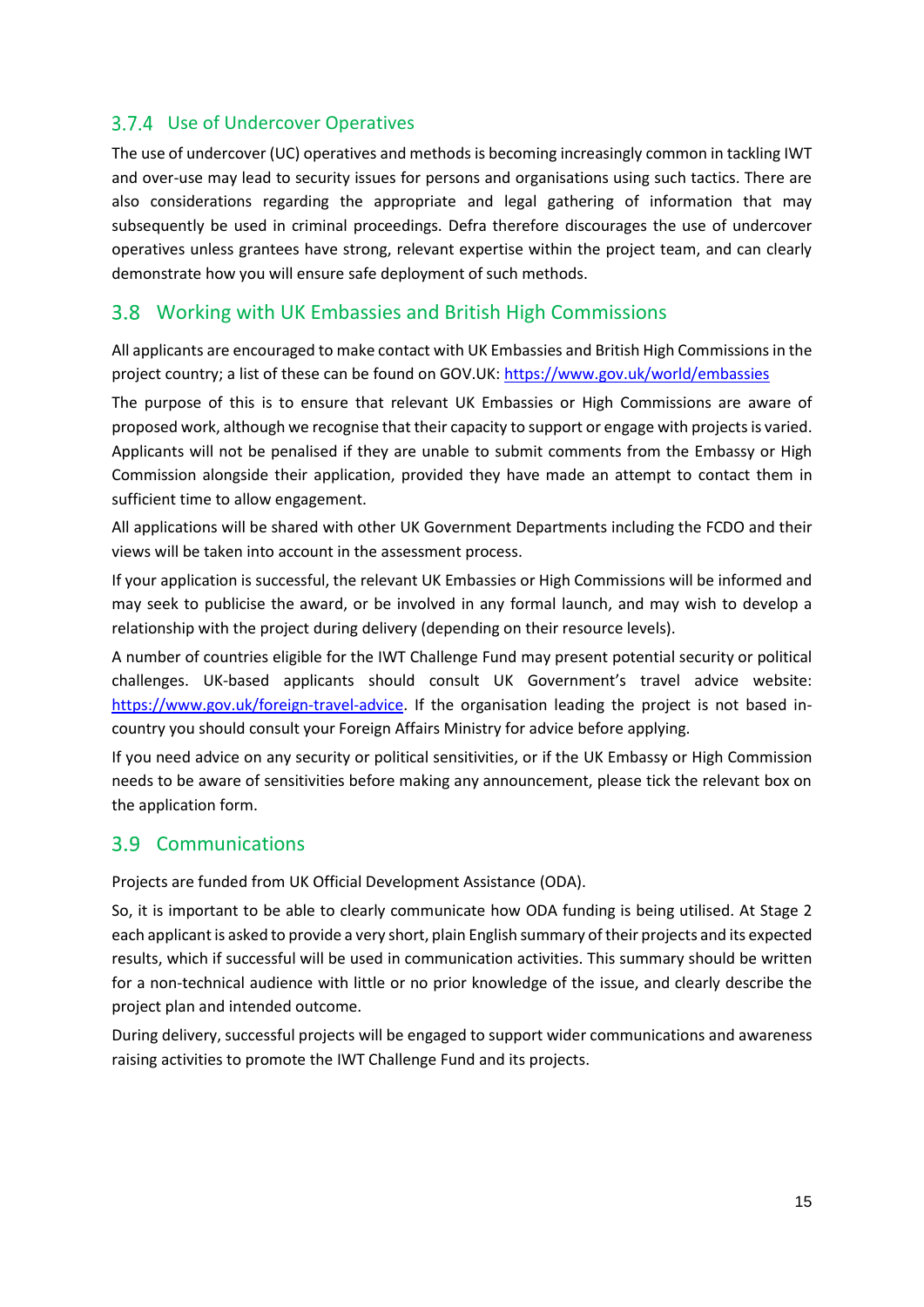#### 3.9.1 Open access policy and data sharing

The UK Government is committed to "push for a global transparency revolution" in the availability and use of data to improve accountability, decision making, and to help deliver sustainable development outcomes to people living in poverty.

Projects are likely to generate significant outputs including datasets, best practices, peer-reviewed journal articles and technical reports which will be of value to other countries and stakeholders. All outputs should be made **available online and free to users**, unless there are particular sensitivities involved. This includes all derived and raw data on species, land cover and land use, through appropriate national, regional and global databases.

In your application, please consider the project outputs you expect to produce and how this information can be shared widely and freely. You may include appropriate costs in your budget to support open access publishing but be realistic about when articles will be published. It is likely that dates will fall outside the formal project, so it is worth considering matched funding for these costs.

Further information on open and enhanced access can be found on GOV.UK: [https://www.gov.uk/government/publications/dfid-research-open-and-enhanced-access-policy.](https://www.gov.uk/government/publications/dfid-research-open-and-enhanced-access-policy)

#### 3.9.2 Transparency

To support understanding of ODA spend, and in line with the aim of the IWT Challenge Fund, successful project **applications**, along with subsequent **reporting**, **will be published** on the Challenge Fund website and elsewhere.

If there are **any sensitivities** within a project, for example detailed species location data that would increase threats, please bring this to our attention and these can be considered for **redaction prior to publication**.

#### <span id="page-16-0"></span>3.10 Monitoring and Evaluation

A robust monitoring framework supports both the efficient delivery of the project as well the capability to demonstrate the direct or potential impact and value for money achieved.

Further guidance is given in the Monitoring, Evaluation and Learning Guidance.

#### <span id="page-16-1"></span>3.11 Terms and Conditions

Successful applicants will be issued a grant award letter with the Terms and Conditions that will apply to the grant, including the grant purpose, value, period, and reporting and financial arrangements.

Copies of the Terms and Conditions are available (see Page 1), and you should understand these before making an application to ensure compliance will not be an issue. Defra retains the right to amend these conditions at any time.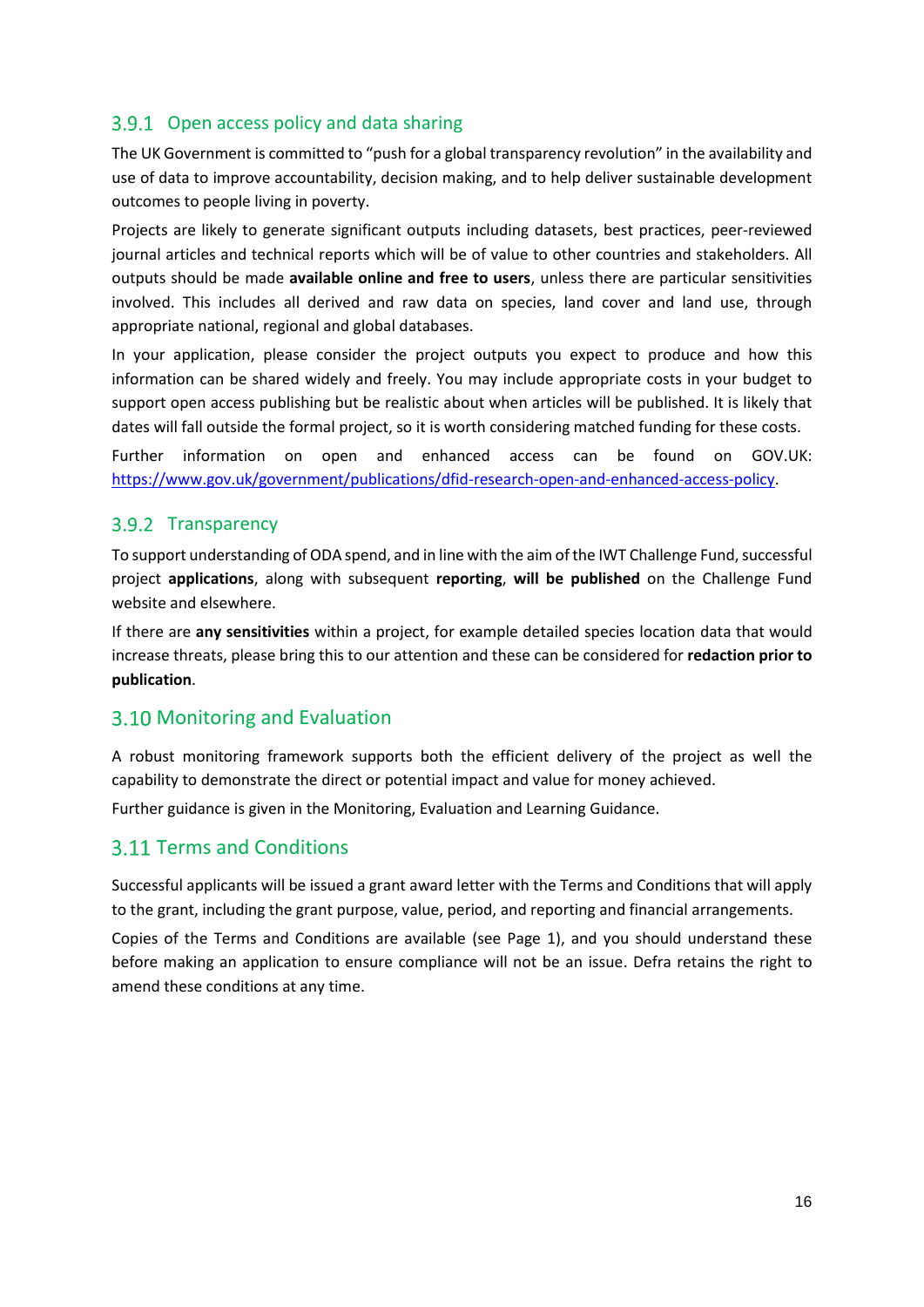## <span id="page-17-0"></span>4 How to apply

#### <span id="page-17-1"></span>4.1 IWT Challenge Fund Round 8 Application Timetable

Stage 1 Applications (via Flexi-Grant only) Deadline – **23:59 GMT Monday 22 November 2021**

Results of Stage 1 and invite to Stage 2, expected by **early February 2022**

**The Stage 2 application is accessed through the email confirming the Stage 1 result and is by invitation only.**

Stage 2 Application (via Flexi-Grant only) Deadline – **23:59 GMT Tuesday 22 March 2022** Results expected at the end of **May 2022 at the earliest**

Projects expected to start from **1 July 2022**

**All applications will be acknowledged within 5 working days of the funding round close. If you have not heard after 5 days, please contact the IWT Administration Team.**

#### <span id="page-17-2"></span>4.2 Completing the application form

All applications must be submitted:

- through Flexi-Grant, using approved templates.
- with all questions and sections completed, referencing evidence where required,
- word count indicates the level of detail required; if appropriate n/a is acceptable
- in English, and
- signed, with a PDF signature uploaded as part of the Flexi-Grant application.

#### **Competition for funding is strong, applications which are:**

- are incorrect or incomplete
- do not match all published criteria, including eligible countries and dates
- submitted using the incorrect template

**will be rejected as ineligible.**

#### <span id="page-17-3"></span>4.3 Supporting evidence

**Only the supporting evidence set out below should be submitted.**

If the **required evidence** is not submitted **with your application form**, or submitted on an incorrect/unofficial template, **it will be rejected as incomplete**.

The application form **provides sufficient space to make your case**, and the submission of unrequested material will significantly **detract from your application**.

All material must be uploaded to Flexi-Grant as a **PDF** or **Excel** file (JPEG is only acceptable for application signature).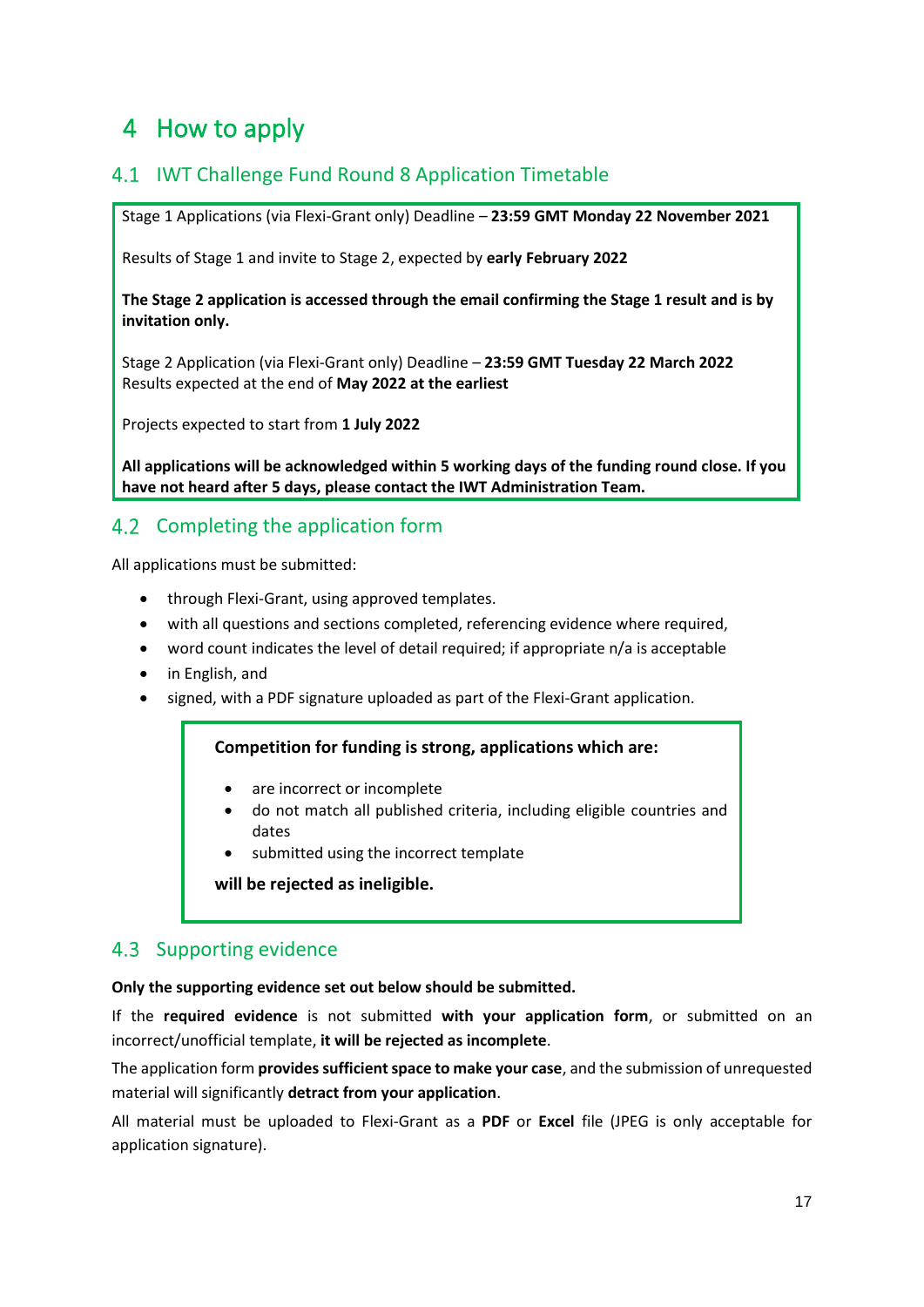#### Cover Letter (Stage 1 & Stage 2)

The cover letter is an opportunity to support your application, it should be brief (2 sides maximumtext size 12 and standard margins) and where possible refer to the application for further details rather repeating them here. The letter can set out clearly how you have responded to feedback and/or stakeholder input from previous applications (including Stage 1) during the design phase if appropriate.

The Cover Letter should be uploaded as a **single PDF file**.

#### Logframe (Stage 1 & Stage 2)

Completed logframe using the template provided (there are different templates for Stage 1 and Stage 2 projects) **submitted as a single PDF file**.

#### 4.3.3 Budget and Financial Evidence (Stage 2 only)

Budget submitted using the correct Excel template, and fully compliant with the Finance Guidance.

See Finance Guidance for details of the financial evidence required to be submitted with your application to demonstrate Financial Capability and Capacity including audited or independently examined accounts for the last two years.

#### 4.3.4 Project Timeline (Stage 2 only)

Project timeline using the template provided, and uploaded as a **single PDF file**.

#### 4.3.5 Safeguarding Policy (Stage 2 only)

A copy of the Lead Partner safeguarding policy which includes a **statement of commitment to safeguarding** and a **zero-tolerance statement** on bullying, harassment and sexual exploitation and abuse, and must be submitted at Stage 2 as a **single PDF file**.

#### CVs and Job Descriptions (Stage 2 only)

**One-page CVs or job descriptions** of all the key project staff **named in the application form**. If you cannot secure a CV from a named Project Staff member, please provide an explanation why, along with a summary of the skills and experience of the team member concerned.

CVs/job descriptions should be merged and uploaded as **a single PDF file**.

#### 4.3.7 Letters of support (Stage 2 only)

Letters of support from all project partners (including the lead partner) should be on **headed paper and must be in English** (or with an English translation); letters of support from stakeholders are desired but not considered essential. Those written by high profile stakeholders or project partners are expected to be stronger, than from others, and act **as evidence of:**

- **support** for the application and the **importance** of the work to the organisation
- the **relationship** with partners and actors within the **host country**
- **support** and need for the **proposed project** (including any proposed Fellows)
- your **ability** to achieve high **quality results** and productive **partnerships**

If it is not possible to obtain a letter of support from any of the project partners, please explain why.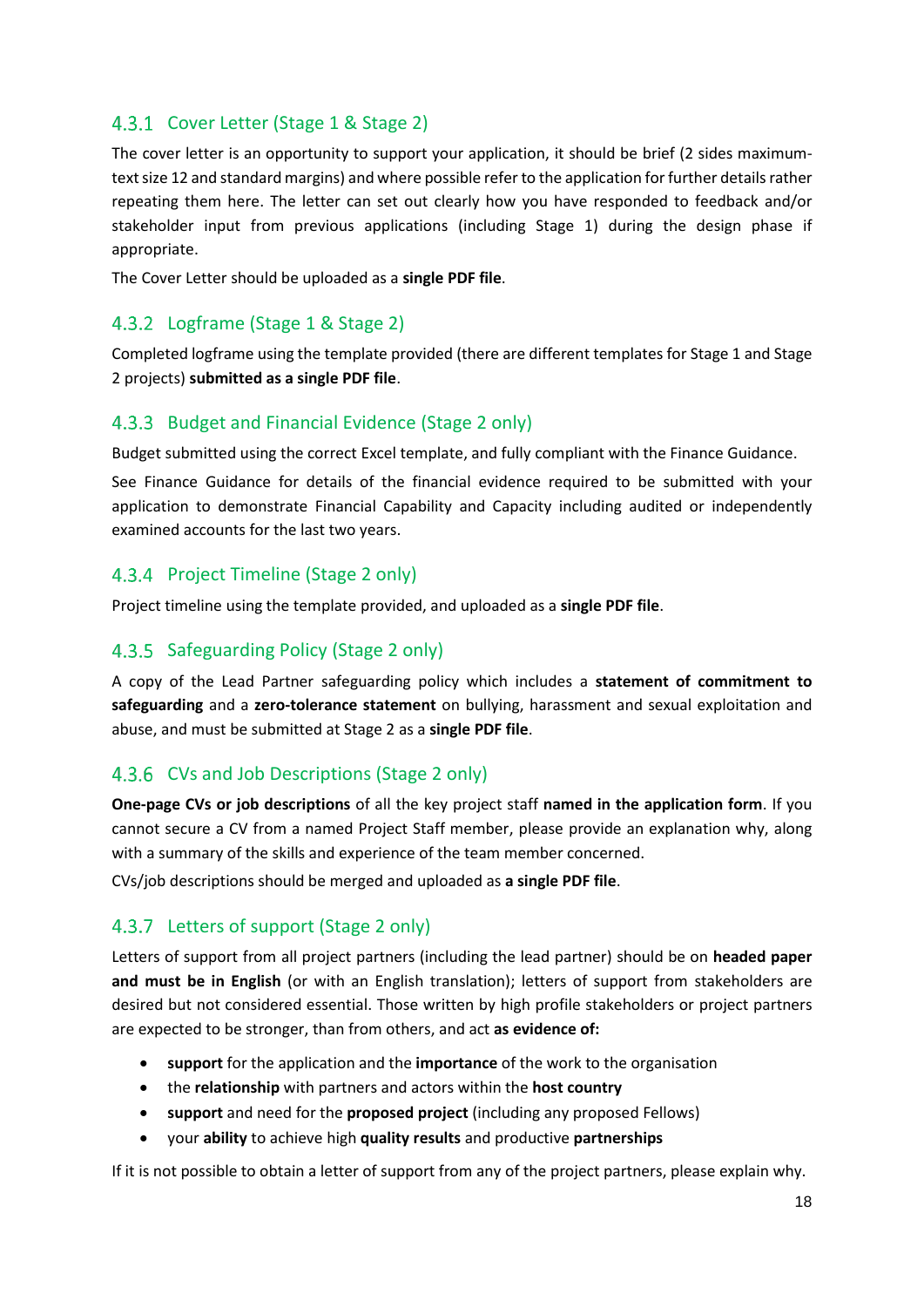Letters of Support should be merged and uploaded as a **single PDF file**.

#### 4.3.8 Risk Register

**Submitted if awarded:** A copy of the initial Risk Register, with Delivery Chain Risk Map, using the template provided. The Issue Log, included in the template, will only need to be edited once the first issue materialises during project delivery and therefore should be left blank at this stage.

#### 4.3.9 Counter Fraud, Bribery and Corruption Policy

**Available on request:** A copy of your policy setting out how the Lead Partner complies with legislation and relating to anti-bribery and anti-corruption as covered in the Terms and Conditions **does not need to be submitted** but may be requested.

#### 4.3.10 Ethics Policy

**Available on request:** Evidence that the Lead Partner will meet the **key principles of good ethical practice** (see [3.6\)](#page-13-1) should be demonstrated in your response to the Ethics question in the application form. A copy of your ethics policy **does not need to be submitted** but may be requested.

#### 4.3.11 Optional evidence

A **map**, **list of references** or a **Theory of Change** diagram can be **optionally** submitted in a **single combined PDF** file to support your application; but these **must not exceed 5 sides of A4 in total**, or it will make your application ineligible.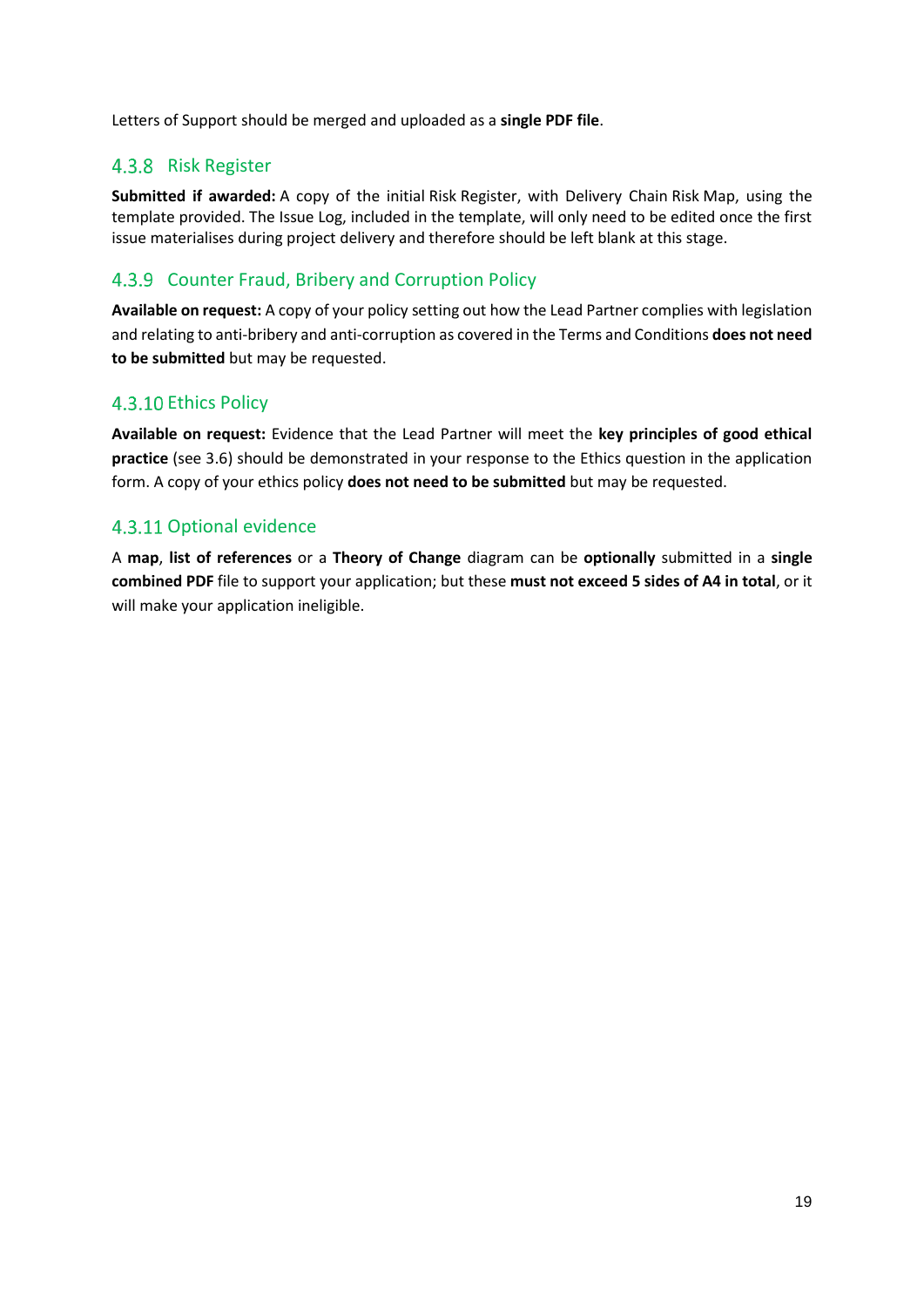| Table 1: Summary of Required and Optional supporting evidence for Stage 1 and Stage 2. |
|----------------------------------------------------------------------------------------|
|----------------------------------------------------------------------------------------|

|                                                                  | <b>IWT Challenge Fund</b>                                                             |                                                                                                                                             |  |
|------------------------------------------------------------------|---------------------------------------------------------------------------------------|---------------------------------------------------------------------------------------------------------------------------------------------|--|
|                                                                  | <b>Stage 1</b>                                                                        | <b>Stage 2</b>                                                                                                                              |  |
| Cover Letter                                                     | Required (2 sides of A4 maximum)                                                      | Required (2 sides of A4 maximum)                                                                                                            |  |
| Logframe                                                         | Required on Stage 1 template                                                          | Required on Stage 2 template                                                                                                                |  |
| <b>Budget and</b><br><b>Financial Evidence</b>                   | Only within Flexi-Grant application,<br>no separate template or evidence<br>required. | Required on correct Excel template.<br>Audited or independently examined<br>accounts for the last two years                                 |  |
| Project Timeline                                                 | Not required                                                                          | Required on Timeline template                                                                                                               |  |
| <b>Safeguarding Policy</b>                                       | Not required                                                                          | Required                                                                                                                                    |  |
| CVs and Job<br>Descriptions                                      | Not required                                                                          | Required, one-page CVs or job<br>descriptions of all the key project<br>staff named in the application form.                                |  |
| Letters of support                                               | Not required                                                                          | Required from all project partners,<br>absence needs to be justified.<br>Optional from key stakeholders.                                    |  |
| Risk register                                                    | Not required                                                                          | Submitted<br>if<br>awarded,<br>on Risk Framework Template, with<br>Delivery Chain Mapping completed.<br>Issues Log should not be completed. |  |
| Counter Fraud,<br><b>Bribery</b> and<br><b>Corruption Policy</b> | Not required                                                                          | Not required, but<br>available<br>on<br>request.                                                                                            |  |
| <b>Ethics Policy</b>                                             | Not required                                                                          | Not required,<br>available<br>but<br>on<br>request.                                                                                         |  |
| Map, List of<br>references and<br>Theory of Change<br>diagram.   | Optional, maximum of 5 sides of A4.                                                   | Optional, maximum of 5 sides of A4.                                                                                                         |  |

## <span id="page-20-0"></span>5 Assessment process

All eligible applications that meet the required standard will be assessed by the **Illegal Wildlife Trade Advisory Group** (IWTAG), who are independent experts in IWT and poverty reduction (see, [https://iwt.challengefund.org.uk/about-us/\)](https://iwt.challengefund.org.uk/about-us/).

IWTAG follows a strict code of practice: if any member has been involved in or is closely associated with an application, the applicant or a project partner, they **declare their interest** and play no role in its assessment or discussion at the Moderation Panel.

An overview of the process for assessment is:

1) **Initial Review:** Applications that are poor quality, incomplete or do not meet the essential eligibility criteria or standard will be rejected. You will be informed of the reasons for rejection.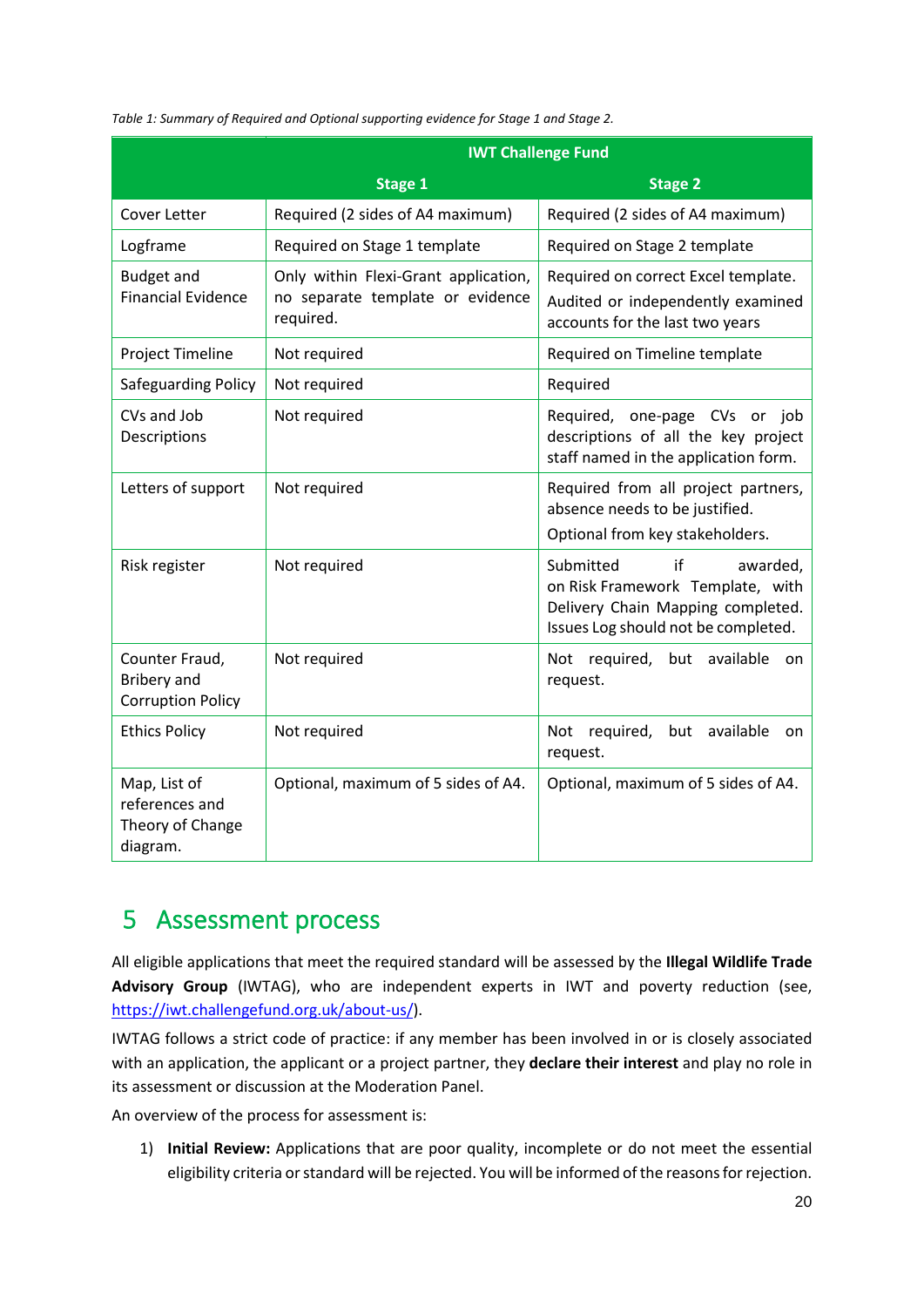- 2) **Independent Expert Review:** Applications are scored by at least three members of IWTAG, against the assessment criteria [\(5.3\)](#page-21-2) to inform the discussion at the Moderating Panel.
- 3) **Moderating Panel:** IWTAG discusses comments and agrees the strongest applications to recommend for funding.
- 4) **Funding Decision:** Defra reviews IWTAG's recommendations and awards the grants.

Defra reserves the right to apply more stringent assessment at the Initial Review if the number of applications is high to ensure that the experts can robustly review those with the highest chance of being discussed at the Moderating Panel.

#### <span id="page-21-0"></span>5.1 Results of applications

Once the Funding Decision has been made, **all Lead Applicants** (both successful and unsuccessful) **will receive notification** via email from Flexi-Grant.

If you are successful, in the case of a Stage 1 proposal, you will receive an invitation to Stage 2, if successful at Stage 2, an offer of funding. Defra retains the **right to clarify any issues** raised during the application process or to award funding **subject to required amendments**. If the applicant is subsequently unable to meet the requirements of the award, Defra retains the right to withdraw the offer.

Only unsuccessful Stage 1 applicants whose applications were competitive will receive feedback. All Stage 2 applicants will receive feedback.

#### <span id="page-21-1"></span>5.2 Resubmission of applications

If your application is unsuccessful, you may submit a revised application to a future round.

A resubmitted application will **only be accepted once**, unless there is prior agreement owing to exceptional circumstances or the proposed project is significantly different.

Any resubmission should include a **cover letter** with your application, outlining how you have responded to any feedback to strengthen your application.

#### <span id="page-21-2"></span>5.3 Assessment criteria

Applications are assessed by IWTAG against the criteria below. Unless noted, all benefits or impacts are in reference to the host country.

#### 5.3.1 IWT Challenge Fund assessment Criteria

The assessment of the proposal is based the following criteria; Assessors scores are added into a single score to inform the Moderation Discussion.

The **same criteria are used at Stage 1 and Stage 2**, acknowledging the differences between the two stages:

- At **Stage 1,** Assessors are looking for evidence that projects are innovative, offer value for money and have the **potential to deliver a competitive proposal** at Stage 2.
- At **Stage 2**, Assessors are looking for **evidence** that projects have the necessary experience, support and have strong probability of **delivering sustainable benefits**, including the **feasibility to scale**.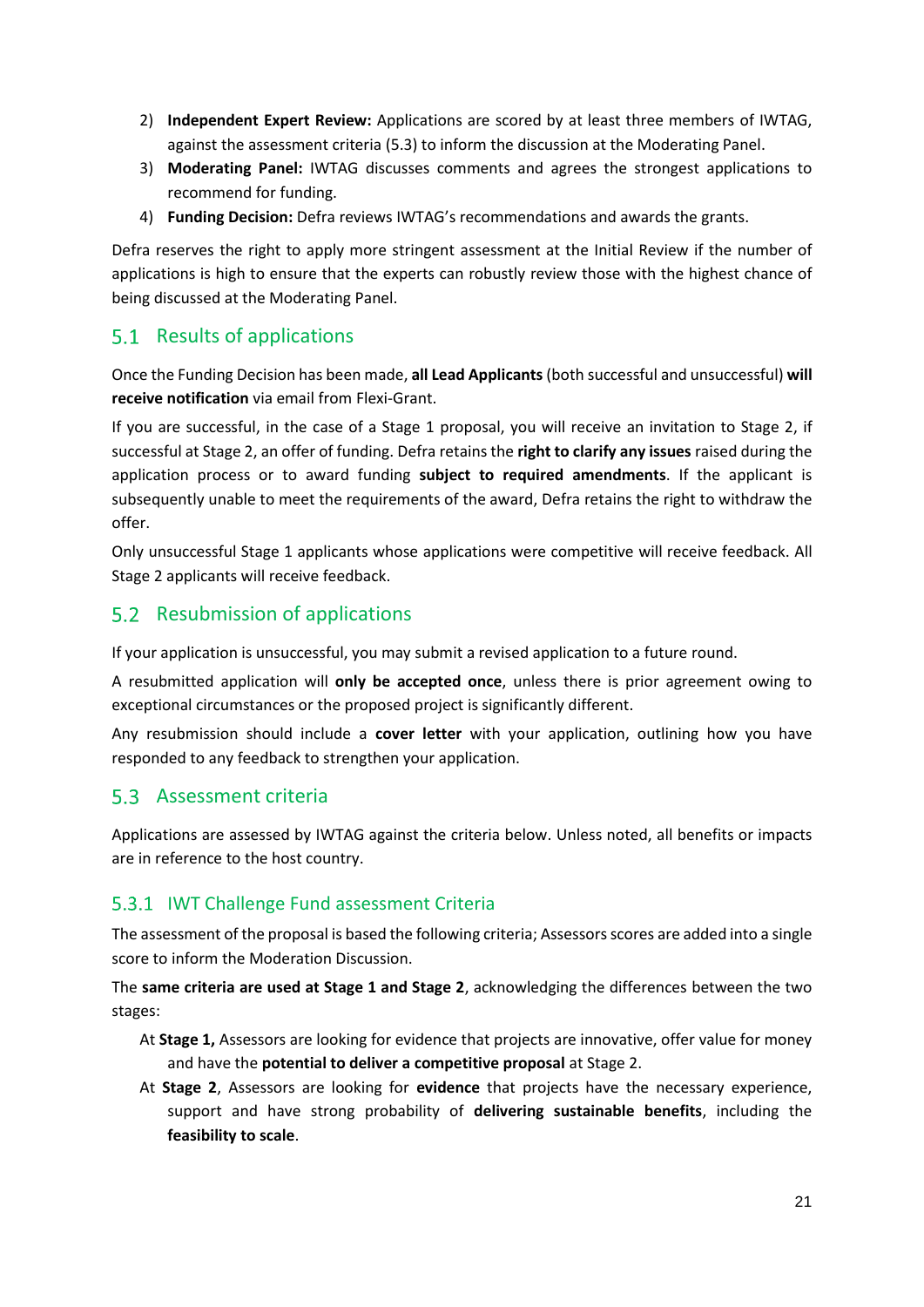#### **Assessor Score = Score 1 Technical Merit of Proposed Project** (0-6 points) **+ Score 2 IWT and Poverty Reduction Impact of Project** (0-6 points)

#### *Score 1: Technical Merit of Proposed Project (0-6 points)*

- 1) The **methodology** is robust, clear and appropriate to meet the identified need and achieve the targeted outcome.
- 2) Does the project present robust **logframe**, aligned to 2021 Monitoring, Evaluation and Learning Guidance, including SMART indicators.
- 3) Demonstrates **good value for money**, in terms of the **scale** and **impact,** and includes the ability to **leverage matched funding**.
- 4) **Risks** are identified, assessed and have **clear mitigation actions**.

#### *Additional questions considered at Stage 2*

- 5) **Safeguarding and ethical issues** will be managed to a high standard.
- 6) The project has **sustainable exit strategy**, has demonstrated the **potential and feasibility to scale** where appropriate, and is designed to leave a **legacy**, through a real and lasting impact.
- 7) The **Project Team** has the necessary expertise to support the successful delivery of the project as evidenced by the submitted CVs.
- 8) The project has the **full support of parties** essential for success, covering the skills required to deliver the outcomes.
- 9) Provides a clear plan of how it will **make evidence** (including data, lessons learnt and best practices etc.) widely and publicly available.
- 10) The **budget** is realistic, justifiable and sufficient to achieve the project's outcomes.

#### *Score 2: IWT and Poverty Reduction Impact of Project (0-6 points)*

- 1) The project is supporting development of **innovative solutions and insights** that **addresses one or more of the four themes**:
	- Reducing demand for IWT products
	- Ensuring effective legal frameworks and deterrents
	- Strengthening law enforcement
	- Developing sustainable livelihoods to benefit people directly affected by IWT
- 2) The project provides **evidence of its potential impact**, including the **problem it addresses**, and the **gap it fills in existing approaches**. *Evidence* projects should describe how the improved evidence base will be used to design an intervention, the problem the intervention will address and the gap it will fill. *Extra* projects should provide evidence of the intervention's success at a smaller scale and its potential impact at a larger scale.
- 3) The project does not duplicate other work, has analysed relevant historical and existing initiatives and will either build on or take work already done into account in project design to maximise lesson learning and synergies.
- 4) The project is tackling issues relevant to any **species** of fauna, flora and fungi impacted by IWT.
- 5) **Strong participation of national and local stakeholders**, either as the Lead Partner, Partner or stakeholders.
- 6) Demonstrates how it will strengthen the **capability and capacity** of key stakeholders.
- 7) The project can demonstrate how it will **reduce aspects of poverty**, with anticipated benefits logically captured in the project logframe and beneficiaries identified.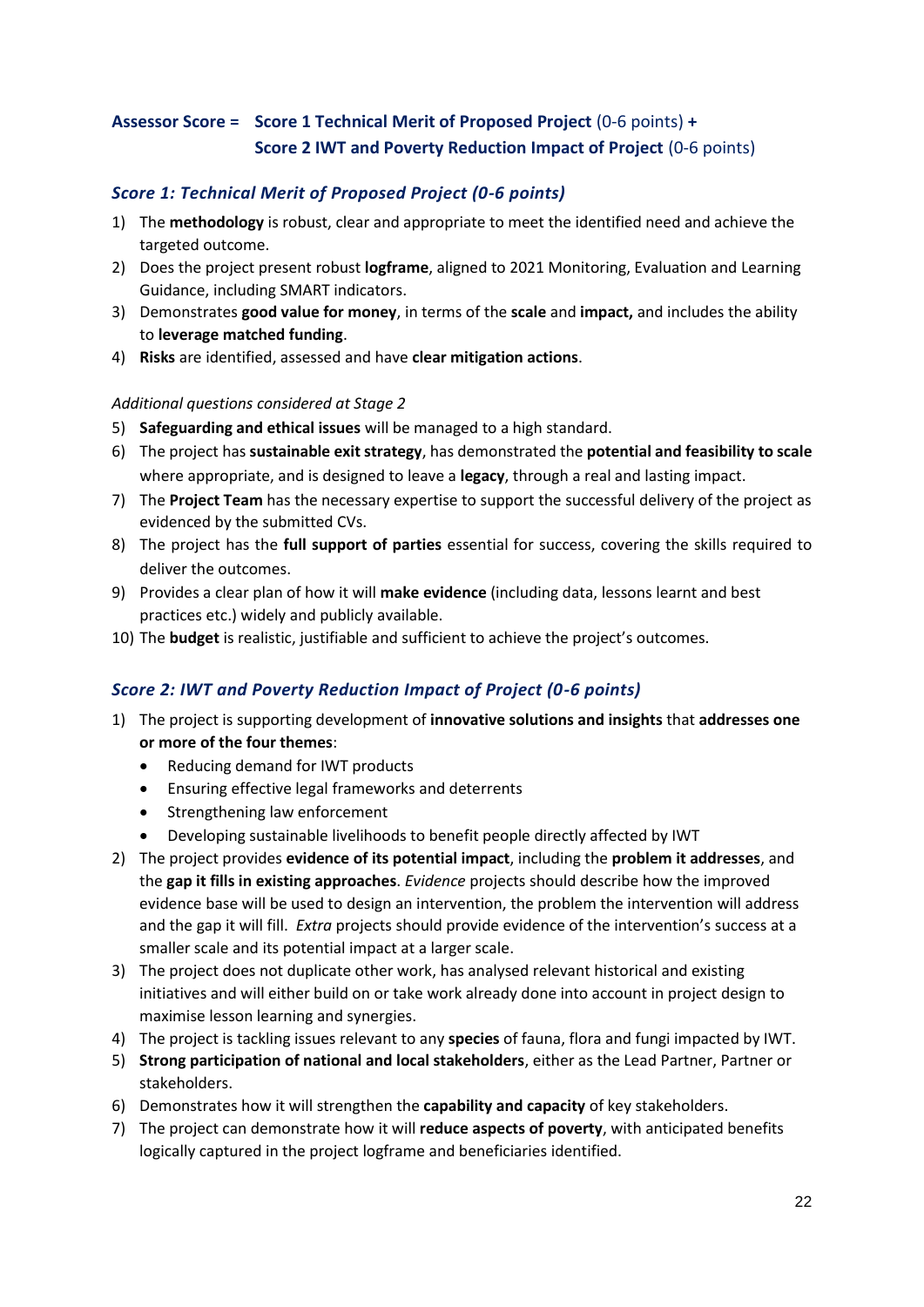- 8) **Upper-Middle Income Countries** projects demonstrate that they will either:
	- have an impact in Least Developed or Low-Income Countries, or
	- contribute to the global public good, or
	- contribute to a critical issue that could not be made elsewhere.
- 9) **Gender inequality** is understood and reflected in the design, monitoring and evaluation of the project.

#### *Priority assessment*

Whether an application addresses the priority areas in Section 2 will be considered alongside the technical and impact assessment when identifying projects for funding.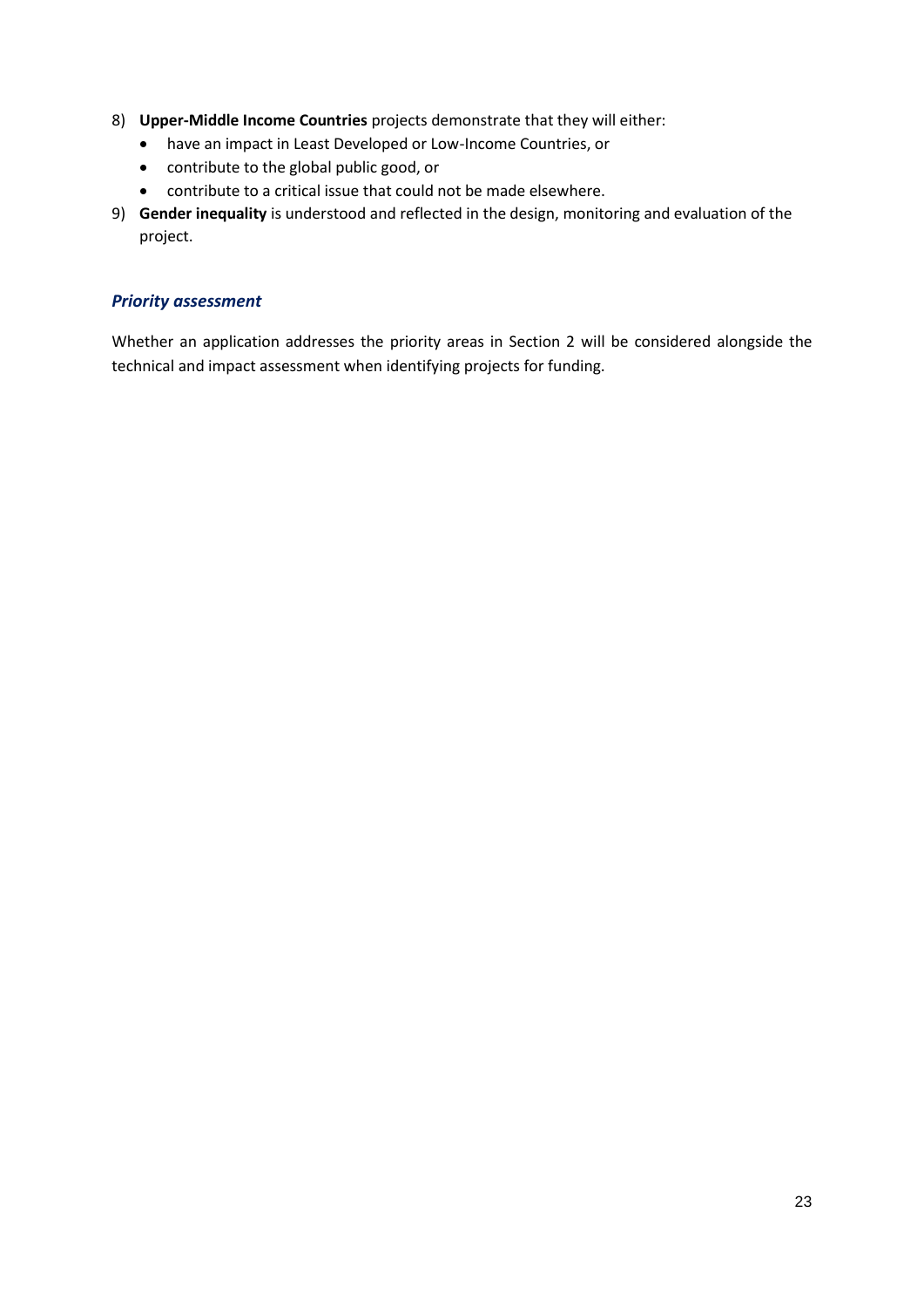#### 5.3.1 Assessment Scoring

| <b>Points</b>           | <b>Description</b>                                                                                                                                                                                                                                                                                                                                                                                                   |  |
|-------------------------|----------------------------------------------------------------------------------------------------------------------------------------------------------------------------------------------------------------------------------------------------------------------------------------------------------------------------------------------------------------------------------------------------------------------|--|
| 6                       | Strong Demonstration. Substantial evidence presented that it meets all the of<br>assessment criteria, with no concerns raised; the majority of which are met to a high<br>standard. There may be a few minor issues which if addressed may improve the project,<br>but they are unlikely to be detrimental to the delivery of the project and should not<br>prevent it from being funded without changes being made. |  |
| 5                       | Good Demonstration. Good evidence presented that it meets most of the assessment<br>criteria, no major concerns identified. The met criteria are mostly to a high standard.<br>There are minor issues that could improve the project, but should not prevent it from<br>being funded. It is likely to significantly contribute to the objectives of the IWT Challenge<br>Fund.                                       |  |
| $\overline{\mathbf{4}}$ | Acceptable Demonstration. The proposed project meets most of the assessment<br>criteria, no major concerns identified. The criteria it does meet are often to a good<br>standard. There are a few minor issues that would improve this project which they<br>would be advised to consider if funded. It is likely to contribute to the objectives of the<br><b>IWT Challenge Fund.</b>                               |  |
| 3                       | Moderate Demonstration that the proposed project meets many of the assessment<br>criteria, some concerns raised. Those met criteria are largely to an acceptable standard,<br>and the concerns can be addressed. It has the potential to contribute to the objectives<br>of the IWT Challenge Fund, if the issues are addressed to strengthen it.                                                                    |  |
| $\overline{2}$          | Weak Demonstration. The project meets some of the assessment criteria, or has raised<br>concerns. Those criteria it does meet are to a modest standard, but the application<br>requires important changes to address the concerns and assessment criteria in order to<br>make it competitive.                                                                                                                        |  |
| $\mathbf{1}$            | Minimal demonstration. The proposed project is unsatisfactory and meets only a few<br>criteria, or raises important concerns. The proposal is likely to require significant<br>revision.                                                                                                                                                                                                                             |  |
| $\boldsymbol{0}$        | Not demonstrated. The projects fails to meet any of the criteria outlined and raises<br>serious concerns e.g. flawed approach, subject to serious technical difficulties or risks,<br>unclearly written that it cannot be properly assessed, or is duplicative.                                                                                                                                                      |  |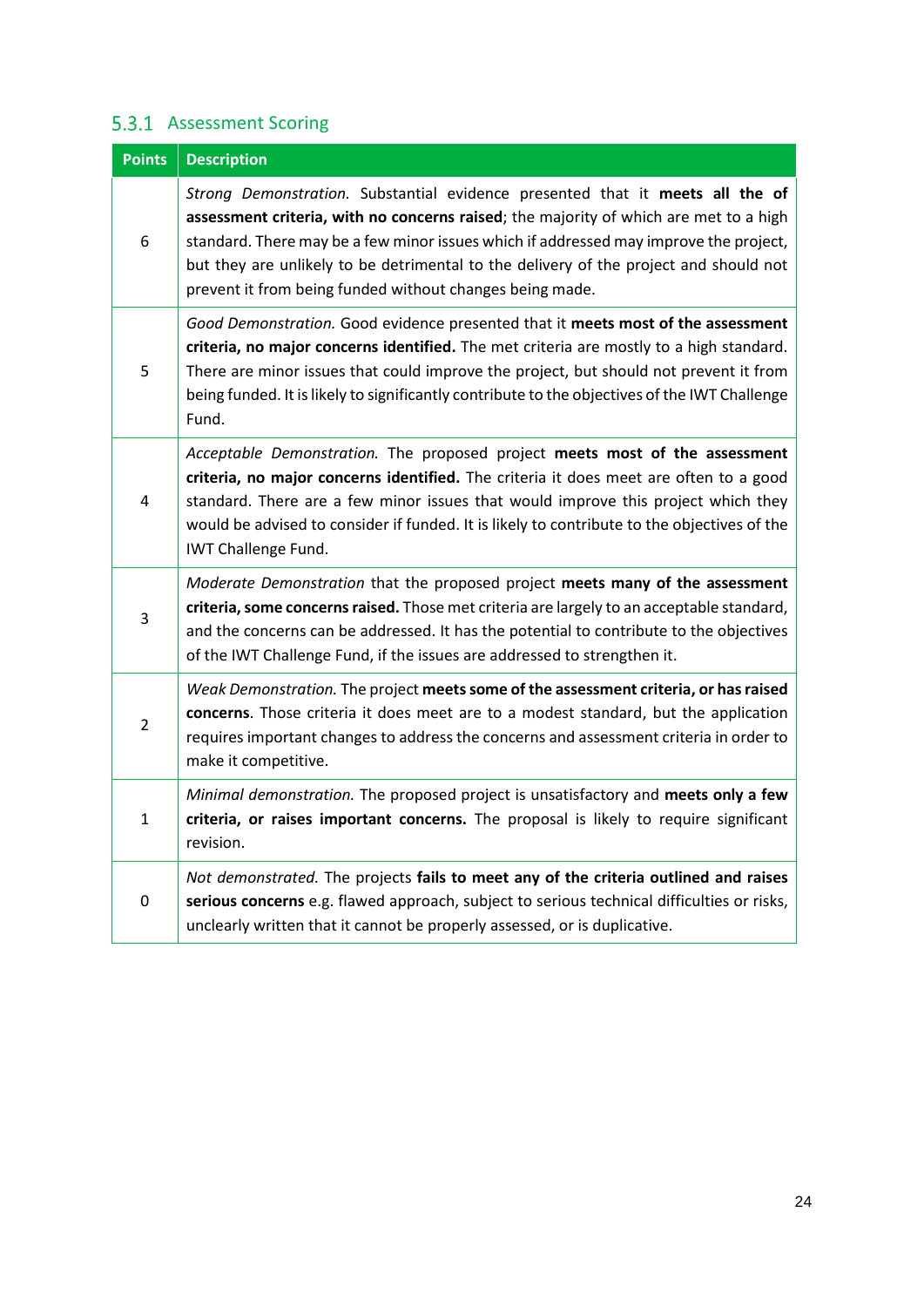### <span id="page-25-0"></span>Annex A. Eligible Countries

The IWT Challenge Fund is entirely **Official Development Assistance (ODA) funded**, therefore activities must promote the economic development and welfare of developing countries. The countries eligible for support are listed in Table 1 and are on the current OECD Development Assistance Committee (DAC) List. Proposals that work in sub–Saharan Africa, East and South East Asia and Latin America will be prioritised during the application assessment process. Prioritised countries are highlighted in Table 1.

**Upper-middle income countries** (UMICs) are eligible, however, projects applying to work in a UMIC must clearly **demonstrate a stronger case** for support. This includes operating in areas of strategic significance in tackling IWT and reducing poverty. Such applications must also clearly demonstrate that they will:

- advance knowledge, evidence and impact in **Least Developed or Low-Income Countries**, or
- contribute to the **global public good**, for example by advancing understanding and/or strengthening the knowledge base related to biodiversity conservation/sustainable use and poverty reduction, or
- contribute to **serious and unique advancements** on a critical issue as a result of specific circumstances of the upper-middle income country that could not be made elsewhere.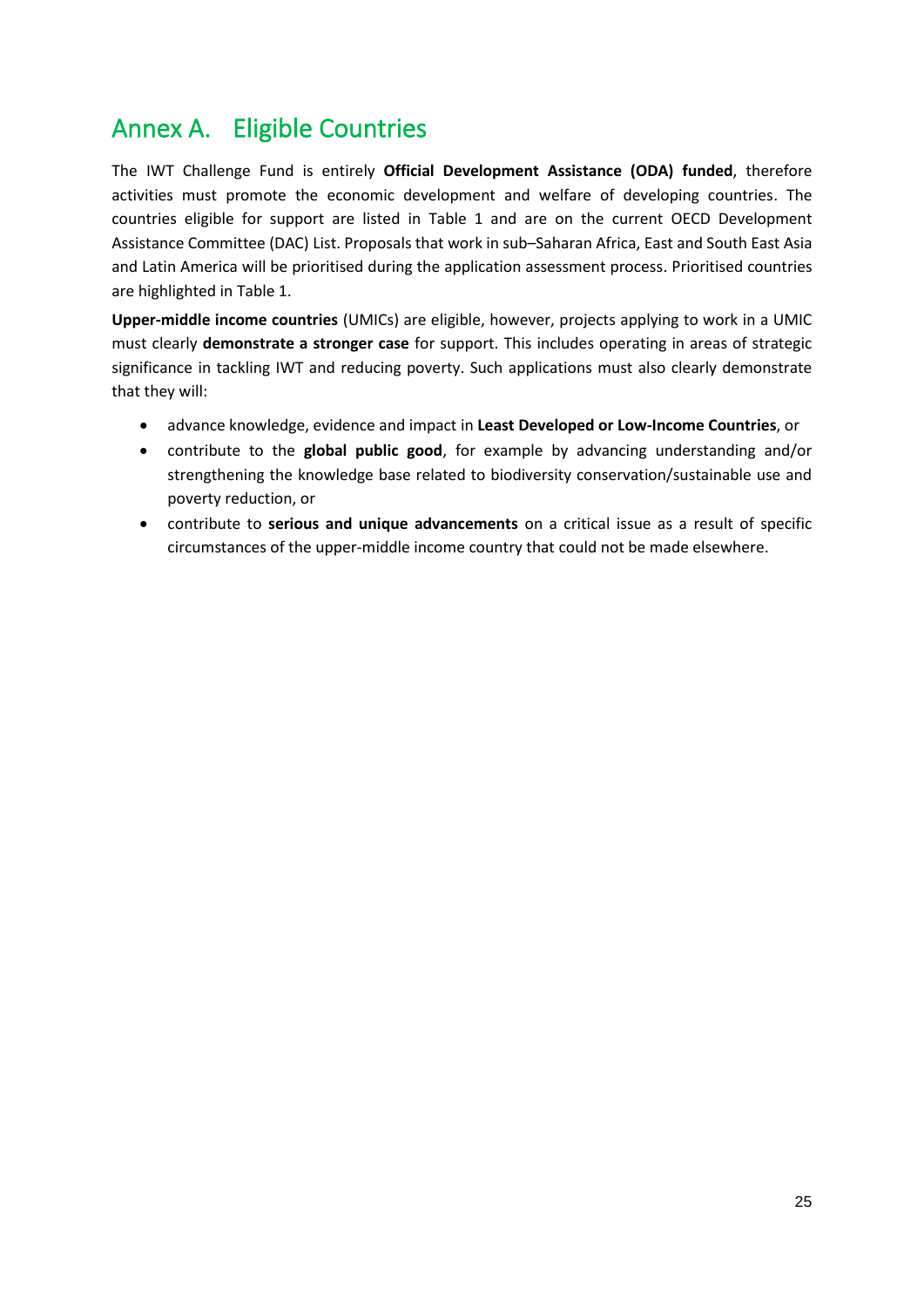**Table 1.** Eligible Countries. Priority countries are highlighted in red and underlined.

| <b>Low Income Countries</b> | <b>Lower Middle-Income Countries</b> | <b>Upper Middle-Income Countries</b>    |
|-----------------------------|--------------------------------------|-----------------------------------------|
| Afghanistan                 | Armenia                              | Algeria                                 |
| Angola                      | <b>Bolivia</b>                       | <b>Argentina</b>                        |
| Bangladesh                  | <b>Cabo Verde</b>                    | <b>Belize</b>                           |
| <b>Benin</b>                | Cameroon                             | <b>Botswana</b>                         |
| <b>Bhutan</b>               | Congo                                | <b>Brazil</b>                           |
| <b>Burkina Faso</b>         | Côte d'Ivoire                        | China (People's Republic of)            |
| <b>Burundi</b>              | Egypt                                | Colombia                                |
| Cambodia                    | <b>El Salvador</b>                   | <b>Costa Rica</b>                       |
| Central African Rep.        | Eswatini                             | Cuba                                    |
| Chad                        | Georgia                              | <b>Dominica</b>                         |
| <b>Comoros</b>              | Ghana                                | <b>Dominican Republic</b>               |
| Dem. People's Rep. of Korea | Guatemala                            | Ecuador                                 |
| Dem. Rep. of the Congo      | <b>Honduras</b>                      | <b>Equatorial Guinea</b>                |
| <b>Djibouti</b>             | India                                | Fiji                                    |
| Eritrea                     | Indonesia                            | Gabon                                   |
| Ethiopia                    | Jordan                               | Grenada                                 |
| Gambia                      | Kenya                                | Guyana                                  |
| <b>Guinea</b>               | Kyrgyzstan                           | Iran                                    |
| Guinea-Bissau               | Micronesia                           | Iraq                                    |
| <b>Haiti</b>                | Mongolia                             | Jamaica                                 |
| Kiribati                    | Morocco                              | Kazakhstan                              |
| Lao People's Dem. Rep.      | <b>Nicaragua</b>                     | Lebanon                                 |
| Lesotho                     | <b>Nigeria</b>                       | Libya                                   |
| Liberia                     | Pakistan                             | Malaysia                                |
| Madagascar                  | Papua New Guinea                     | <b>Maldives</b>                         |
| <b>Malawi</b>               | <b>Philippines</b>                   | <b>Marshall Islands</b>                 |
| Mali                        | Sri Lanka                            | <b>Mauritius</b>                        |
| <b>Mauritania</b>           | Syrian Arab Republic                 | <b>Mexico</b>                           |
| Mozambique                  | Tajikistan                           | Namibia                                 |
| <b>Myanmar</b>              | Tunisia                              | Nauru                                   |
| Nepal                       | Uzbekistan                           | Niue                                    |
| <b>Niger</b>                | Vanuatu                              | Paraguay                                |
| Rwanda                      | <b>Viet Nam</b>                      | Peru                                    |
| Sao Tome and Principe       | West Bank and Gaza Strip             | <b>Saint Lucia</b>                      |
| Senegal                     |                                      | <b>Saint Vincent and the Grenadines</b> |
| Sierra Leone                |                                      | Samoa                                   |
| Solomon Islands             |                                      | <b>South Africa</b>                     |
| Somalia                     |                                      | Suriname                                |
| <b>South Sudan</b>          |                                      | <b>Thailand</b>                         |
| Sudan                       |                                      | <b>Timor-Leste</b>                      |
| <b>Tanzania</b>             |                                      | Tonga                                   |
| Timor-Leste                 |                                      | Turkey                                  |
| <b>Togo</b>                 |                                      | Turkmenistan                            |
| Tuvalu                      |                                      | Venezuela                               |
| Uganda                      |                                      |                                         |
| Yemen                       |                                      |                                         |
| Zambia                      |                                      |                                         |
| Zimbabwe                    |                                      |                                         |